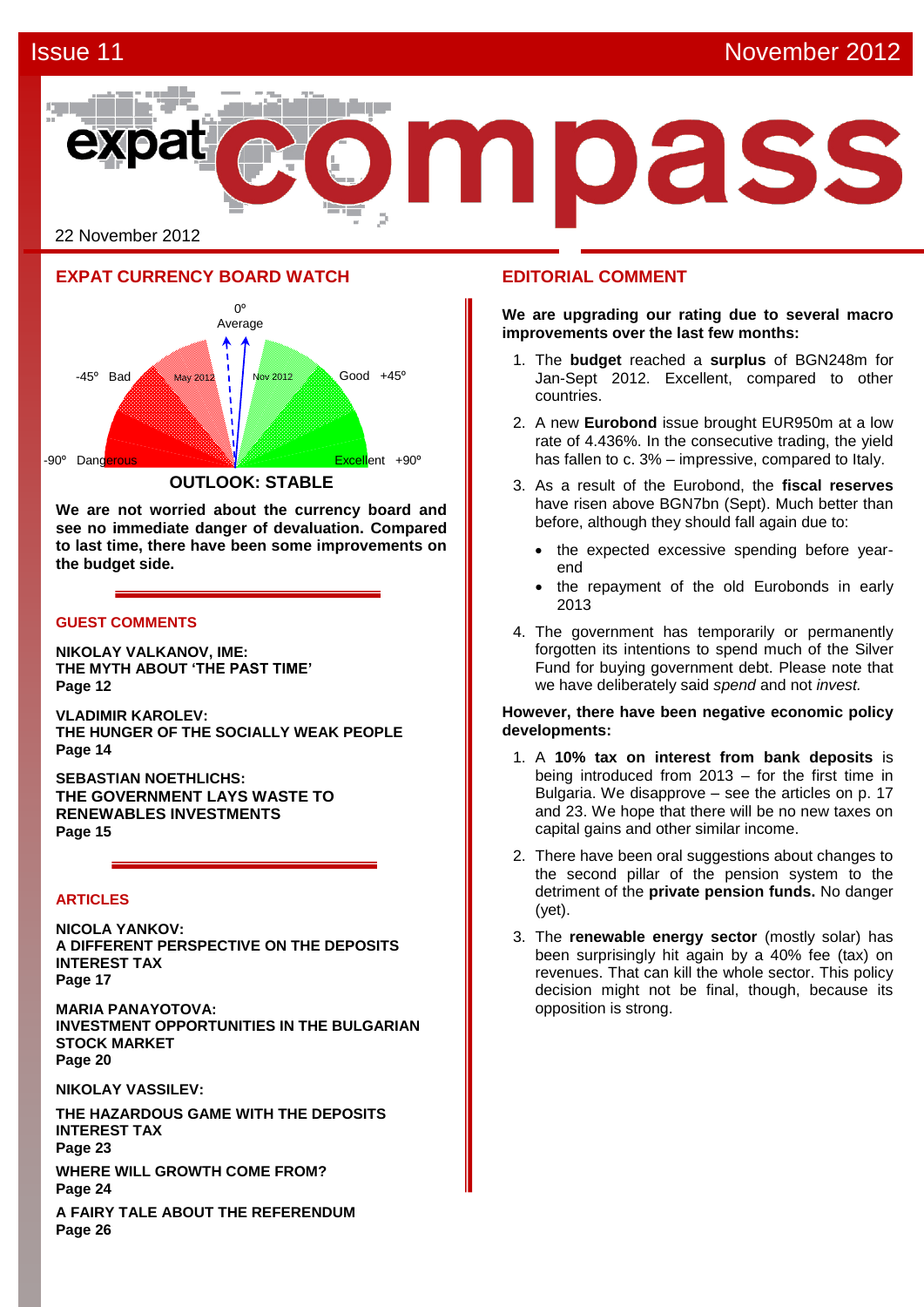

In the last year, the main issue of concern for the business community in Bulgaria and globally has been the debt crisis, including in Greece, Western Europe, and the US. Bulgaria has not been directly hit by these tremors. While high economic growth cannot be expected in the country soon, here is our conclusion – positive as usual:

# **We are not worried about the currency board and see no immediate danger of devaluation. However, we are worried about the lack of economic growth and about the strange shifts in the economic policy of the country.**

In the future months and years, we will continue constantly monitoring the development of the relevant economic indicators in order to assess the health of the currency board and to potentially predict any negative events, should they ever occur.

*It is becoming more difficult to draw all the arrows and the dates in the picture. That is why we are also providing a table with all the historical data. The measure is angular degrees (º). The reading of the Compass can change between +90º (horizontal to the right, Excellent) and -90º (horizontal to the left, Dangerous). 0º is a neutral (vertical upwards, Average) reading*.

| Date     | <b>Reading of the Compass</b><br>(Angular Degrees) | Change        | <b>Comment</b>                                                       |  |
|----------|----------------------------------------------------|---------------|----------------------------------------------------------------------|--|
| 2005     | $+64^{\circ}$                                      |               | Currency board very stable                                           |  |
| 2008     | $+44^{\circ}$                                      | $-20^\circ$   | Deterioration due to current account concerns                        |  |
| Jan 2010 | $+20^{\circ}$                                      | $-24^\circ$   | Deterioration due to budget and recession concerns                   |  |
| Mar 2010 | $+9°$                                              | $-11^{\circ}$ | Deterioration due to budget and reforms concerns                     |  |
| Jun 2010 | 0 <sup>o</sup>                                     | $-9°$         | Deterioration due to budget and reforms concerns                     |  |
| Oct 2010 | $+4^{\circ}$                                       | $+4^\circ$    | Improvement due to exports growth                                    |  |
| Feb 2011 | $+8^\circ$                                         | $+4^\circ$    | Improvement in many economic indicators                              |  |
| May 2011 | $+10o$                                             | $+2^{\circ}$  | Smaller concerns about the budget                                    |  |
| Aug 2011 | $+12^{\circ}$                                      | $+2^{\circ}$  | Small budget and trade deficits                                      |  |
| Dec 2011 | $+14^{\circ}$                                      | $+2^{\circ}$  | Conservative 2012 budget, some pension measures                      |  |
| Feb 2012 | $+20^{\circ}$                                      | $+6^{\circ}$  | Troubles in the Eurozone; good 2012 budget                           |  |
| May 2012 | $-5^\circ$                                         | $-25^\circ$   | Sharply falling fiscal reserves. Intentions to spend the Silver Fund |  |
| Nov 2012 | $+5^\circ$                                         | $+10^{\circ}$ | Successful Eurobond; good budget; Silver Fund forgotten              |  |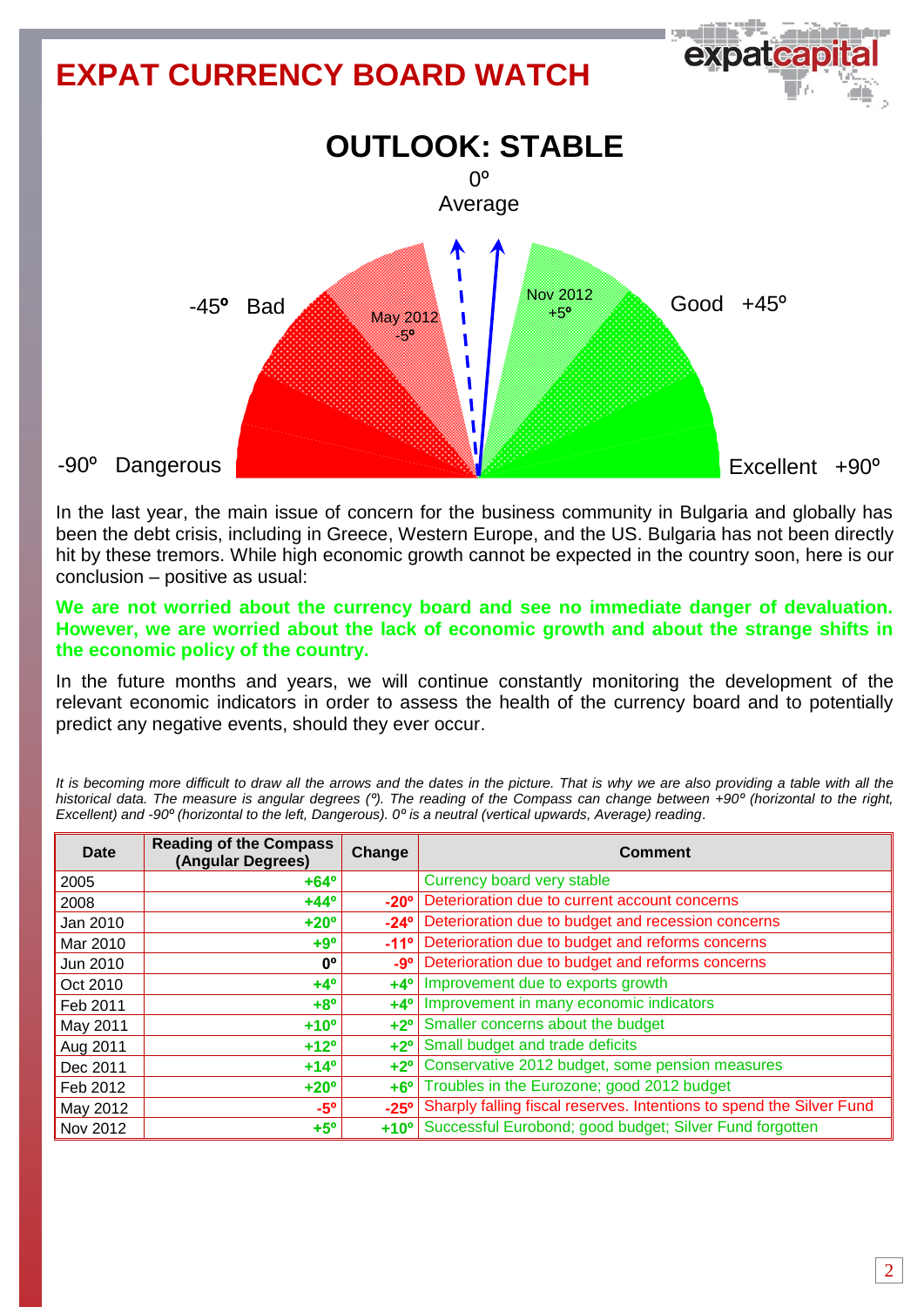

How to assess the stability of the currency board and to predict any danger of devaluation? We suggest the following check-list of 16 questions and provide our answers:

| <b>ISSUE</b>                                                                                                                                                                                                                                      | <b>OLD</b>                      | <b>NEW</b>     | <b>COMMENTS</b>                                                                                                   |
|---------------------------------------------------------------------------------------------------------------------------------------------------------------------------------------------------------------------------------------------------|---------------------------------|----------------|-------------------------------------------------------------------------------------------------------------------|
| <b>I. Political issues</b><br>1. Does the government support the currency board?<br>2. Does the Central Bank support the currency board?<br>3. Do the European institutions (EC, ECB)<br>support Bulgaria in joining the ERM II and the Eurozone? | ***<br>+++                      | $+ + +$<br>+++ | Yes<br>Yes, absolutely<br>Not much                                                                                |
| II. Budget and debt<br>4. Budget balance<br>5. Budget spending<br>6. Government debt<br>7. Foreign liabilities of the private sector<br>8. Fiscal reserves                                                                                        | $-I +$<br>+++<br>$^{\tiny{++}}$ | $\Theta$       | Surplus year-to-date<br>Among the EU's lowest, rising<br>Very low, rising<br>High, falling<br>Have risen recently |
| III. Economic cycle related issues<br>9. GDP growth<br>10. Inflation<br>11. Unemployment<br>12. Strength of the banking system                                                                                                                    | $+ +$<br>٠                      |                | Just above zero<br>Moderate, rising<br>Average, rising<br>Average                                                 |
| <b>IV. External balances</b><br>13. Current account deficit, trade deficit<br>14. Foreign direct investment<br>15. Revenues from international tourism<br>16. Foreign exchange reserves                                                           | ++<br>$^{\tiny{++}}$            | ++             | Back to negative<br>Low-to-average, rising<br>Moderate<br>High                                                    |
| Bad<br>Good<br>Legend:                                                                                                                                                                                                                            |                                 |                |                                                                                                                   |

### **This time, good budget news**

- 1. The **budget** has had a **surplus** in Jan-Sept 2012 of BGN248m (+0.3% of the annual GDP). Excellent. Based on economic considerations alone, the year might even finish with a surplus. However, at year-end, governments typically spend large amounts which are difficult to estimate. Thus, we are lowering our 2012 budget deficit forecast from -2% to -1.2%. A surprise on the positive side (i.e., a lower deficit, of course) is possible.
- 2. The **fiscal reserves** have risen by over BGN2.5bn to above BGN7bn in Sept, most of which has come from the new Eurobond issue which brought EUR950m. In early 2013, however, BGN2bn will be used to pay back the old Eurobonds. After that, we expect the fiscal reserves to fall back to BGN4.5bn. The news to follow is the typical December budget spending, e.g. Christmas pension bonuses, transfers to municipalities. This extra spending might be as large as BGN1bn – not negligible.
- 3. **FDI** is rising from very low levels. We expect EUR2.5bn in 2012 vs EUR1.7bn in 2011.

### **The higher spending is due to the forthcoming elections in 2013**

Traditionally, we prefer budget spending as % of GDP to be lower. Lower spending corresponds to a more dynamic private sector, to a lower tax burden. It also stimulates the government to make deeper reforms in the public sector – not the case in Bulgaria. In the 2013 budget, spending is set at 38.8% of GDP – quite low by European standards (let us not admit this too loudly  $\circledcirc$ ), but higher than in most of the years since 2005.

### **We are improving our Expat Currency Board Watch reading from the all-time low of -5º to +5º**

How does the situation compare to 2 years ago when the reading was similar?

- The budget and the current account are in a better shape
- However, the lack of reforms, the fiscal reserves, and the banking system are worse
- Years have been wasted with no major improvements to the pension system and healthcare. The economic policy record has been mixed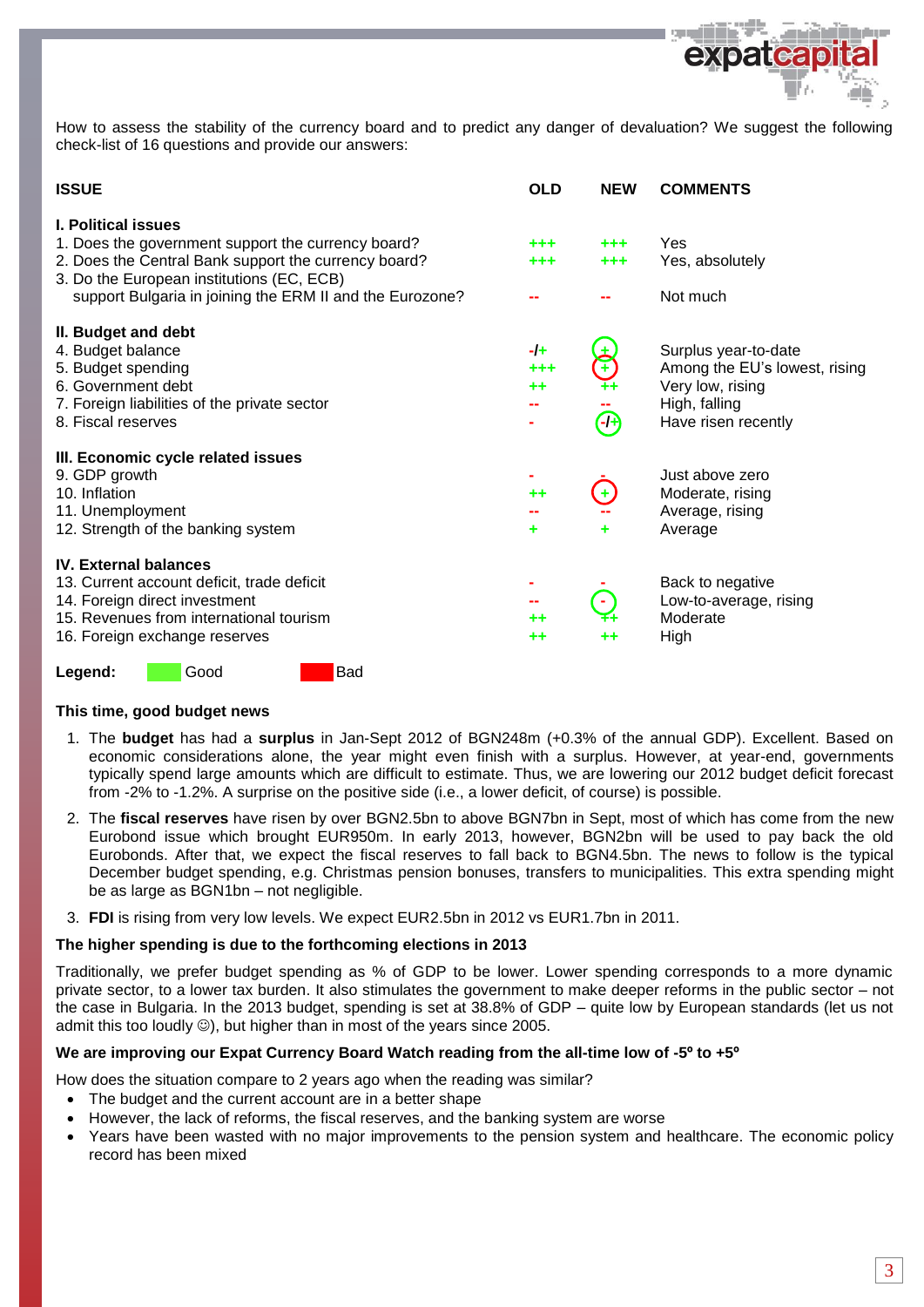# **INDICATORS, 2012**



# **І) Budget Surplus/Deficit, % GDP, 2012**



# **III) Government Debt, % GDP, 2012, Year-End**



**V) Inflation, %, 2012, Year-End**



**ІІ) Budget Spending, % GDP, 2012**



**ІV) Real GDP Growth, %, 2012**



# **VІ) Current Account Deficit, % GDP, 2012**



# **VII) Unemployment, %, 2012, Year-End\***



*\* The changed methodology results in lower reported unemployment numbers*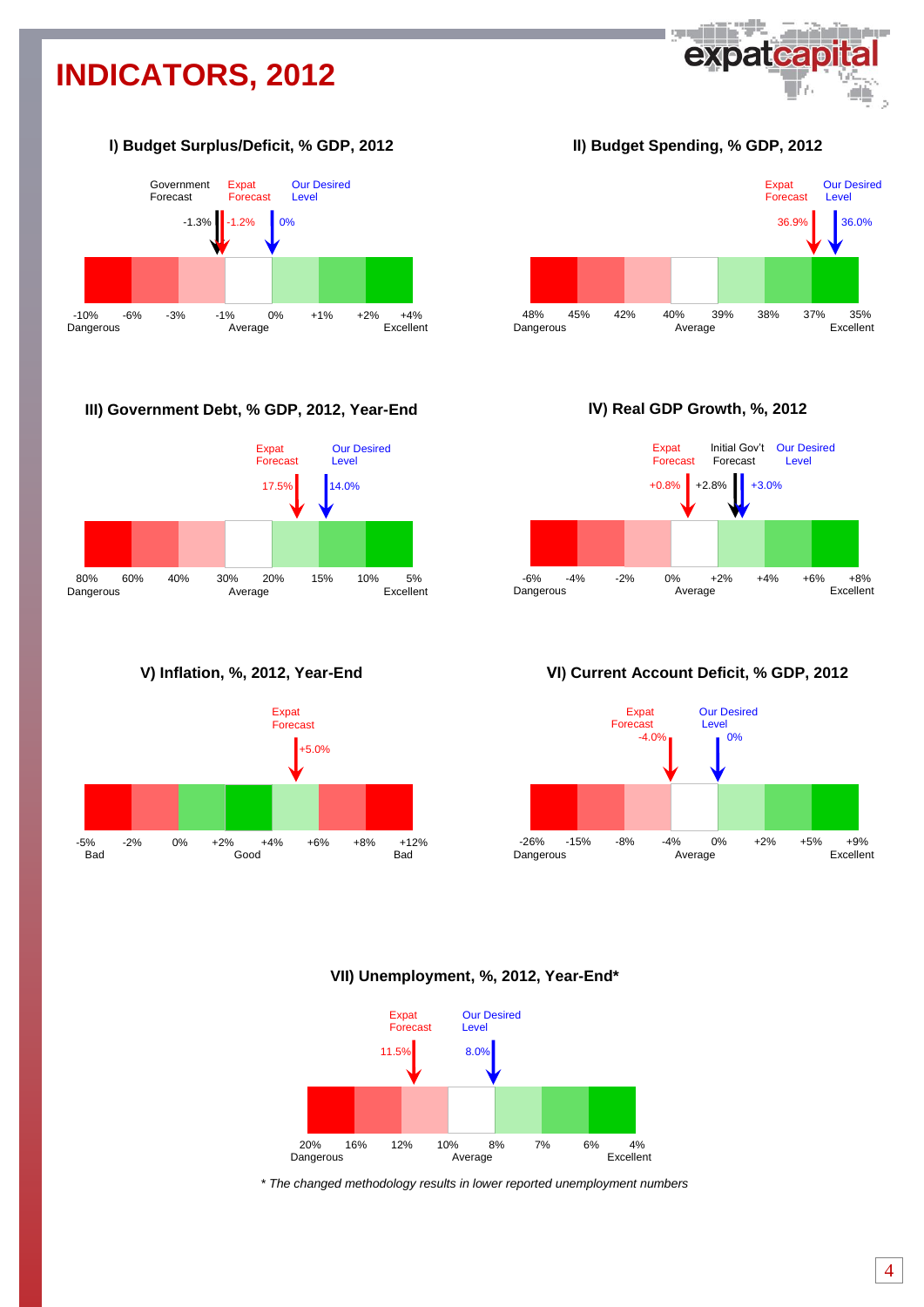# **ANALYSIS**

# **THE 2013 BUDGET – A MIXED PICTURE**

The 2013 budget is the last one for this government before the elections. Let us comment on some of its most important parameters.

# **1. Budget deficit – low [+], but still a deficit [-]**

The planned deficit is -1.3% of GDP. On the positive side, it is by no means very large, especially when compared to the rest of the world. It is also well within the EU's limit of -3% and the Bulgarian limit of -2%. There is no danger to the country's indebtedness in the foreseeable future – low by any standards at some 15- 18% of GDP (depending on how we take into account the old and the new Eurobonds). On the negative side, however:

- We are not impressed that the country has had deficits, albeit small-to-medium, in each of the years 2009-2013. This follows a decade when 3 governments had balanced budgets (1997-2003) or very large surpluses (till 2008). Running budget deficits is becoming a habit with consequences well known from Washington through Athens all the way to Tokyo. Let us remind you that we favour a balanced budget policy.
- The 2013 budget numbers seem too optimistic. The growth rate of 1.9% might not be achieved, while the planned revenues seem too high.
- The parliamentary elections are expected in mid-2013. Typically, every outgoing government tends to overspend before the elections, leading to a difficult Q4 after a new government is formed. Thus, we fear a larger-than-planned deficit for 2013, -2.0%.

# **2. Level of government spending – rising [-]**

With its BGN32bn of expenditures, this will be the largest budget in the history of the country. While all sectors feel they deserve more funding, we would not call the current situation 'austerity'. At 38.8% of GDP, the level of government spending in 2013 will be higher than in all of the years since 2005. This reflects the lack of notable reforms in the public sector. The BGN32bn could have been spent more efficiently, had the pension system, healthcare, and the state administration been reformed.

#### **3. Pensions are rising by c. 9.3% on average – a typical pre-election move**

Traditionally, we have NOT been proponents of excessive pension increases. Not because we do not like the pensioners, but because:

- Pension spending rose from c. 8.3% of GDP in 2007 (a more sustainable level which we liked) to 11-12% in 2009 (an unsustainable level).
- The deficit of the National Insurance Institute (the first pillar of the pension system) has increased

about 10 times in the last decade – dangerous for the public finances and for the economy in the long run.

**expateal** 

- Unemployment is rising, while Bulgaria's demography is one of the worst in the world. The birth rate has deteriorated since 2009.
- In addition, the partial nationalization of c. 3% of the assets of the private pension funds (the second pillar) in 2010 set a bad precedent. Later, the move was declared unconstitutional by the Constitutional Court.

Is the 9.3% increase justified by an expected rise of social security revenues? No. Is the increase excessive? It depends on the point of view. Pensioners would consider a 30% rise insufficient. Reformist economists would have preferred a lower number.

In all the previous issues of *Expat Compass,* we supported the policy of *no increases or decreases* of pensions and public sector salaries since mid-2009. This is clearly a pre-election move, but the overall income policy during this mandate has been conservative. Not bad.

### **4. A new tax of 10% on interest from bank deposits – we strongly disapprove**

Please see the articles on p. 17 and 23.

In order to secure higher budget revenues to fund the increase of pensions and other spending in an election year, the government surprisingly introduced a new tax on interest from bank deposits. While the rate is not excessive and is in line with the low flat 10% income tax rate in the country, we see the following problems:

- The new tax was introduced surprisingly, without any discussion, and after the Ministry of Finance had publicly said it was not considering such a move.
- Bulgaria has traditionally been one of the several countries in Europe with no tax on bank deposits. This has stimulated the propensity to save, has helped stabilize the banking system, and has reduced the interest rate margins.
- Now, the high growth of the level of deposits might be reversed. The banks might be pressed to extend fewer credits.

Overall, we expect the problems to exceed the planned budget revenues of BGN100-150mln in 2013.

While this government has managed not to increase the low tax rates in the country [good], it is the first government which has introduced a new direct tax [bad].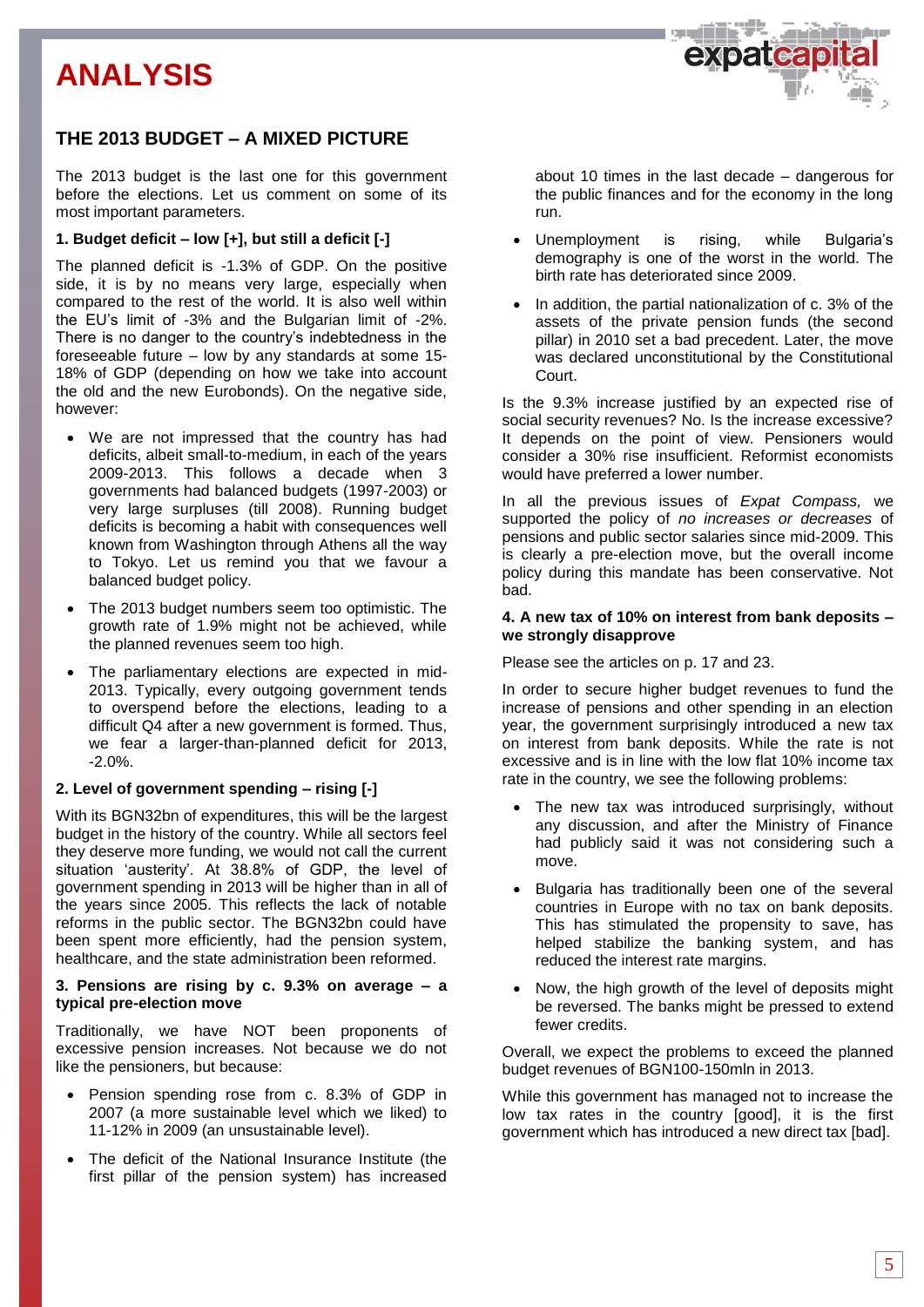# **ANALYSIS**



# **BULGARIAN ECONOMY OVERVIEW – GOOD MACRO STABILITY, LOW GROWTH**

# **On the positive side, we have:**

- No recession
- Very low public debt: 14-18% of GDP in recent years
- Budget surplus in Jan-Sept 2012
- Very stable currency board against the euro since 1997
- Improved external balances
- Stable banking system with the highest capital adequacy ratio in the EU: 16.7% Q1 2012
- Low or moderate inflation: +5% 2012E (Expat forecast)
- The lowest direct taxes in Europe: 10% on income and profits, 0% on capital gains

# **We should also note the impressive achievements**

### **However, on the negative side we see:**

- Low GDP growth: 0.8% 2012E (Expat forecast)
- Rising unemployment: 11.5% 2012E year-end (Expat forecast)
- FDI much lower than before 2008: EUR2.5bn 2012E (Expat forecast)
- The fiscal reserves have fallen since 2008, but have risen lately
- Boring capital markets SOFIX down -83% since 2007, which presents an investment opportunity
- Relatively slow reforms (pension system, healthcare, education and science, privatization, concessions, capital markets)

Since 1997, Bulgaria might have set a few world records. Even if there is a country with a higher achievement, try to comprehend these facts:

- **Debt/GDP** fell from 303% in 1996 (possibly a world all-time high) to 13.7% in 2008. Compare this to the debt crisis elsewhere
- **Unemployment** fell from 19.3% in Feb 2001 to below 6% in mid-2008. Over 13 percentage points in 7 years
- **SOFIX,** the stock market index, rose >27 times in EUR terms and >40 times in US\$ terms in June 2001 Sept 2007
- The **current account** improved from a deficit of -25.2% of GDP in 2007 (probably the 3<sup>rd</sup> largest deficit globally) to a surplus in 2011
- **FDI** reached EUR9.1bn in 2007, 30% of GDP (probably number 3 in the world)
- **Direct taxes** are among the lowest in the world: 10% flat on profits and personal income, 0% on capital gains

# **EXPAT REFORM WATCH**

In our view, most of the necessary reforms in Bulgaria have been stopped or significantly delayed. Namely:

# **1. Pension reform (--)**

- (-) A rare opportunity to reform the model was missed after 2009
- (+) The retirement age is being increased…
- (-) … but only slowly by 4 months per year
- (+) Pensions were not increased in 2010-2012 brave and positive…
- $(-)$  ... but will increase by 9.3% from April 2013 pre-election

# **2. Healthcare reform (---)**

(---) No such reform

# **3. State administration (+/-)**

- (+) The number of employees might have decreased a bit…
- (-) … but we have not seen any official numbers there might be no real decrease
- (-) We do not consider the attempts to relocate some administrations away from the capital a 'reform'. We do not approve of this process

# **4. Education and science (-)**

- (-) Apologies, if we have missed something, but we do not remember any reforms after 2009
- (-) The relations between the Bulgarian Academy of Sciences and the government have been tense

and unproductive, but no real changes have been implemented

### **5. Privatization and concessions (-)**

- (+) Bulgartabac was finally privatized (although the buyer is unknown)
- (+) As well as the minority stakes in the 3 electricity distribution companies
- (-) Almost nothing else (energy, stock exchange) disappointing
- (+) A concession deal for the Port of Burgas
- (---) Almost nothing else (airports, ports, railway stations, highways, water companies) – disappointing
- (--) No notable public-private partnerships disappointing

# **6. Traffic control (+++)**

(+++) One of the few areas with major improvements since 2009. The number of casualties has fallen by 1/3 due to the: 1) somewhat better roads, 2) fear of the police, 3) more efforts by the police, 4) investment in technology, e.g. road cameras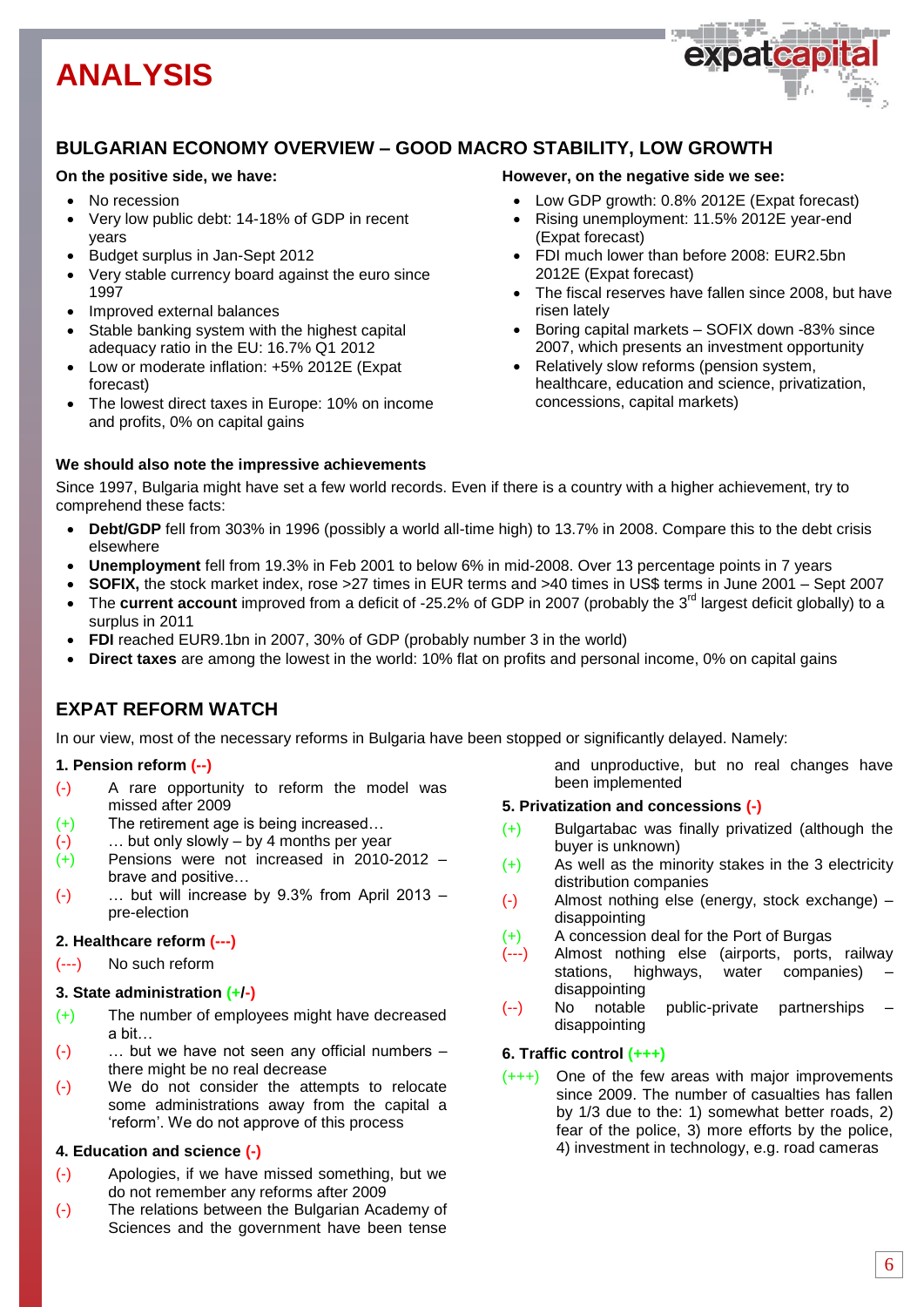# **MACROECONOMIC INDICATORS**



*\* The 2012 and 2013 data are Expat Forecasts and Estimates*

# **1. GDP Growth**

After a decade of high growth, Bulgaria was hit by the crisis in 2009. Since then, growth has been positive but low. Our forecast for 2012 is +0.8%, and +1.3% for 2013.





*Source: BNB, Eurostat, National Statistics Institute*

# **2. Currency**

After the hyperinflation in 1997, the lev (BGN) was pegged to the DEM (now EUR) through a currency board which has worked well. Since then, the lev has been extremely stable, and we see no risks for the BGN/EUR exchange rate.

### **3. Inflation**

Bulgaria had high inflation till 1997 but, with the currency board, it has been brought down. Lately, inflation has picked up due to rising fuel and food prices. However, with the fixed exchange rate, we are not worried about inflation, and our forecast for 2012 is +5%, and +3.5% for 2013.





*Source: BNB, Eurostat, National Statistics Institute*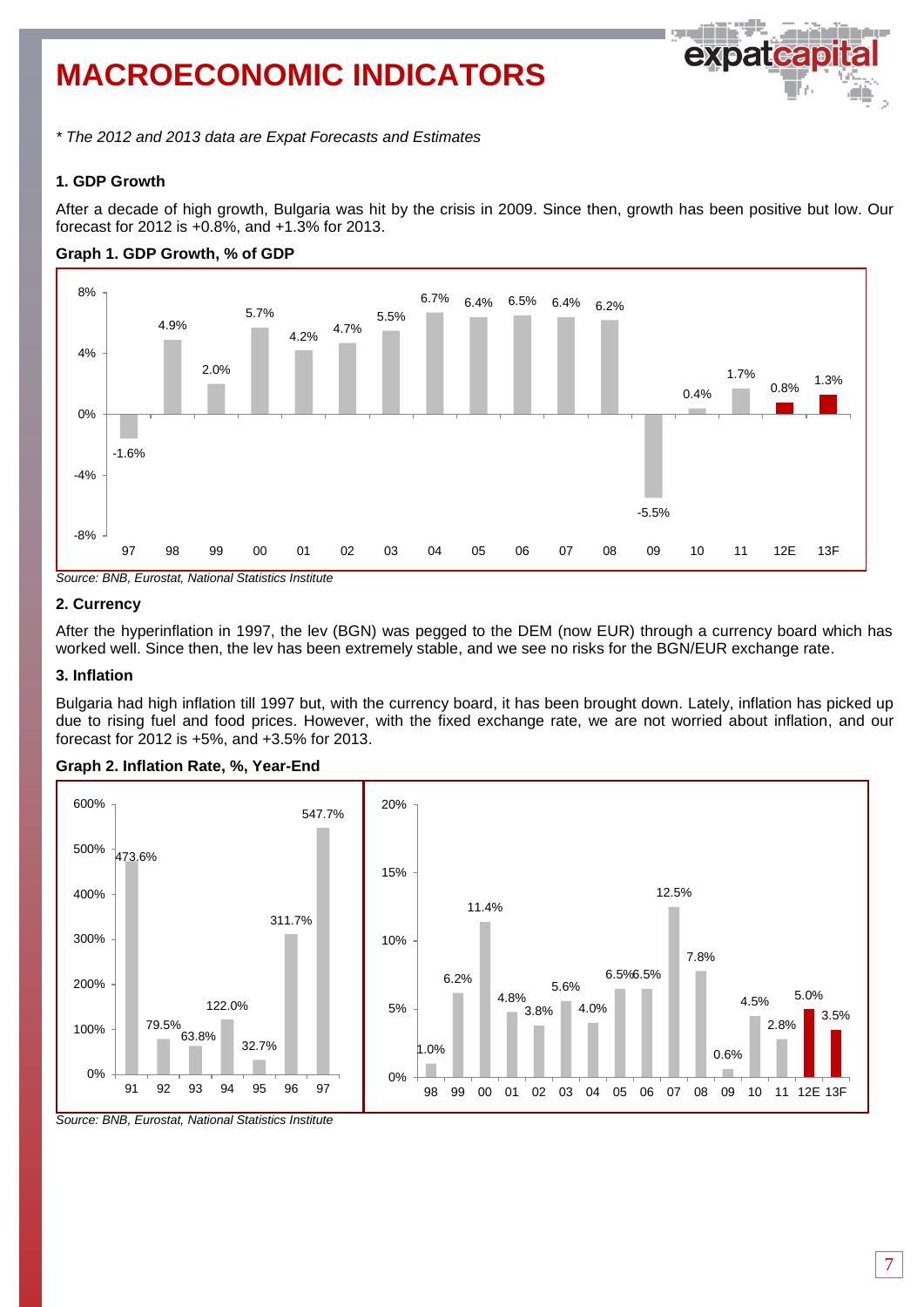# **4. Public Debt**

After a default in 1990 and a restructuring deal in 1994, Bulgaria has been a star performer since. In 1996, the debt/GDP ratio temporarily jumped to >300% due to the hyperinflation, the skyrocketing interest rates, and the low nominal GDP in US\$ terms. Public debt/GDP has fallen from over 100% in the 1990s to 14-18% lately. A 5-year Eurobond for EUR950m was issued in mid-2012 at a low yield of 4.436%. This has increased the fiscal reserves. Later, the yield fell to around 3%.





*Source: Ministry of Finance*

#### **5. Fiscal Reserves**

Fiscal reserves grew steadily from 1997 and reached a peak in mid-2008 at above BGN12bn. As the crisis hit, they started falling and reached a dangerously low level of BGN4bn in H1 2012 – due to the 2009-2011 fiscal deficits. The 2012 Eurobond has topped up the reserves. However, some BGN2bn will be used in early 2013 to repay the old Eurobonds. In our view, the level of reserves is low. In addition, due to the future fiscal deficits and the lack of privatizations, we do not expect it to rise.



#### **Graph 4. Fiscal Reserves, BGN bn, Year-End**

*Source: Ministry of Finance*

### **6. Budget Deficit/Surplus**

Before 1997, public finances were a mess. With the currency board introduced in 1997, Bulgaria had low deficits or surpluses till 2003 (+/-1% of GDP). This was followed by years of high surpluses above +3%. Since 2009, the current government has allowed low deficits. However, we favour balanced budgets. On the positive side, there is a budget surplus for Jan-Sept 2012. We expect moderate deficits of -2% of GDP going forward. Again, we prefer zero deficits.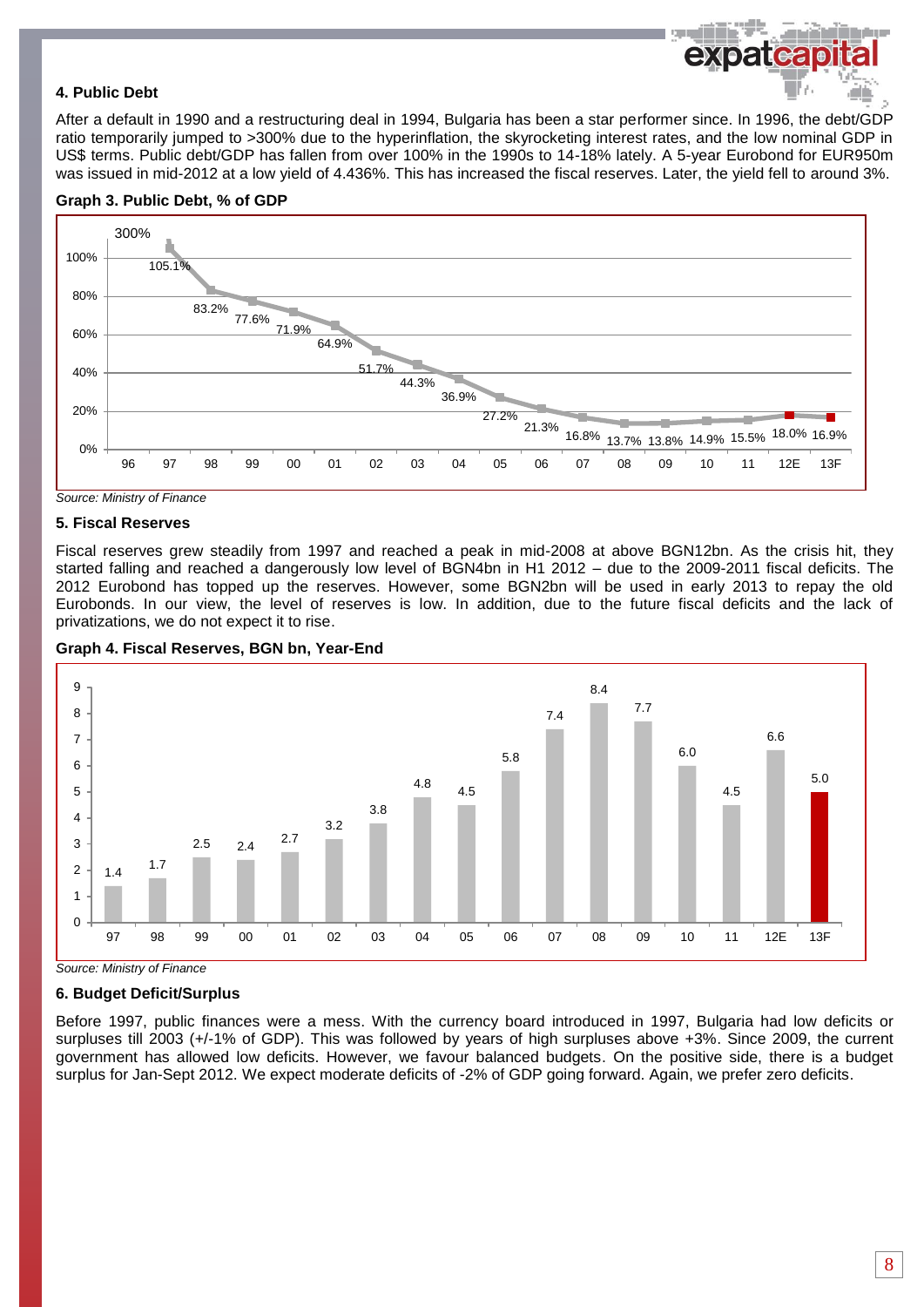

*Source: BNB, Eurostat, National Statistics Institute*

# **7. Public Spending**

Traditionally after 1990, Bulgaria has had relatively low public spending as % of GDP. Combined with the low GDP per capita, this has resulted in a poor quality of public services. On the other hand, we favour the low-tax and low-spending policy as it benefits business and investment. It led to above-average GDP and income growth in 1998-2008. Spending as % of GDP recently reached a low of 35-37% – probably the lowest in the EU (good) but it is rising in 2013 to 38.8% due to the elections (not good).



# **Graph 6. Public Spending, % of GDP**

*Source: Ministry of Finance*

### **8. Trade Balance**

Bulgaria was running very large trade deficits for a decade. The peak was in 2008 at -24.3% of GDP, or EUR-9bn. After the crisis hit, exports fell sharply, but imports decreased even more due to the fall in FDI-related imports of equipment, as well as due to lower domestic consumption. In 2010-2011, exports grew strongly, and faster than imports. This significantly reduced the trade deficit to more sustainable levels.



# **Graph 7. Trade Balance, % of GDP**

*Source: BNB*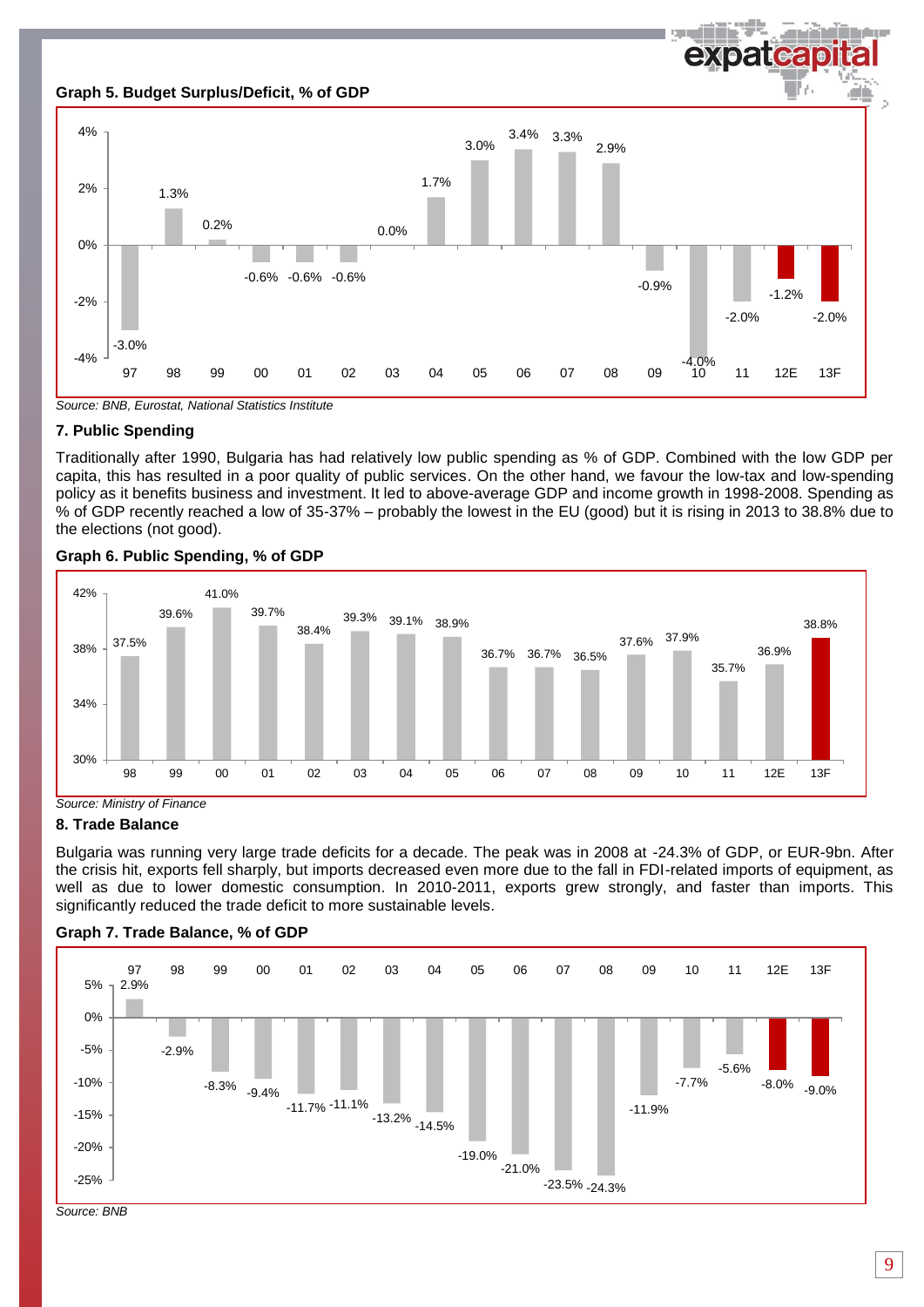# **9. Current Account Deficit**

The conclusions are the same as with the trade deficit. The current account numbers are in the chart below. Please note the -25.1% deficit in 2007 (probably the  $3^{rd}$  largest in the world) and the surplus in 2011. A strong improvement.

**County** 



# **Graph 8. Current Account Balance, % of GDP**



# **10. Foreign Direct Investment**

FDI was very low before 1997 due to the lack of reforms and partially due to the wars in former Yugoslavia. Then, for a decade, cumulative FDI was above EUR30bn – an enormous amount for this small economy. FDI peaked in 2007 at EUR9.1bn, or 30% of GDP. In terms of FDI as % of GDP, Bulgaria was a star performer globally for a few years. FDI dropped sharply after 2009 due to: 1) the crisis, 2) the not very friendly policies vis-à-vis foreign investors. Namely, investors in energy distribution, renewable energy, and private pension funds have been hurt by negative rhetoric and by unexpected regulatory changes. Not as much as in Hungary, though.

### **Graph 9. FDI, EUR bn**



*Source: BNB*

# **11. Unemployment**

Unemployment was high throughout the 1990s due to the restructuring of the old planned economy and the low growth, and peaked in early 2001 at 19.3%. From 2001 to 2008, it fell by 2/3 – probably a European record. There were several reasons: 1) a decade of high GDP growth and rising investment; 2) business-friendly policies, including moderate liberalization of the labour market; 3) low direct taxes and lower social security contributions. Since 2009, unemployment has doubled due to the crisis, and we expect it to reach 11.5% by end-2012 and to rise further by 1-2%. Please note that the reporting methodology of the Employment Agency has been changed in a way which makes the unemployment numbers look lower by at least 1 percentage point.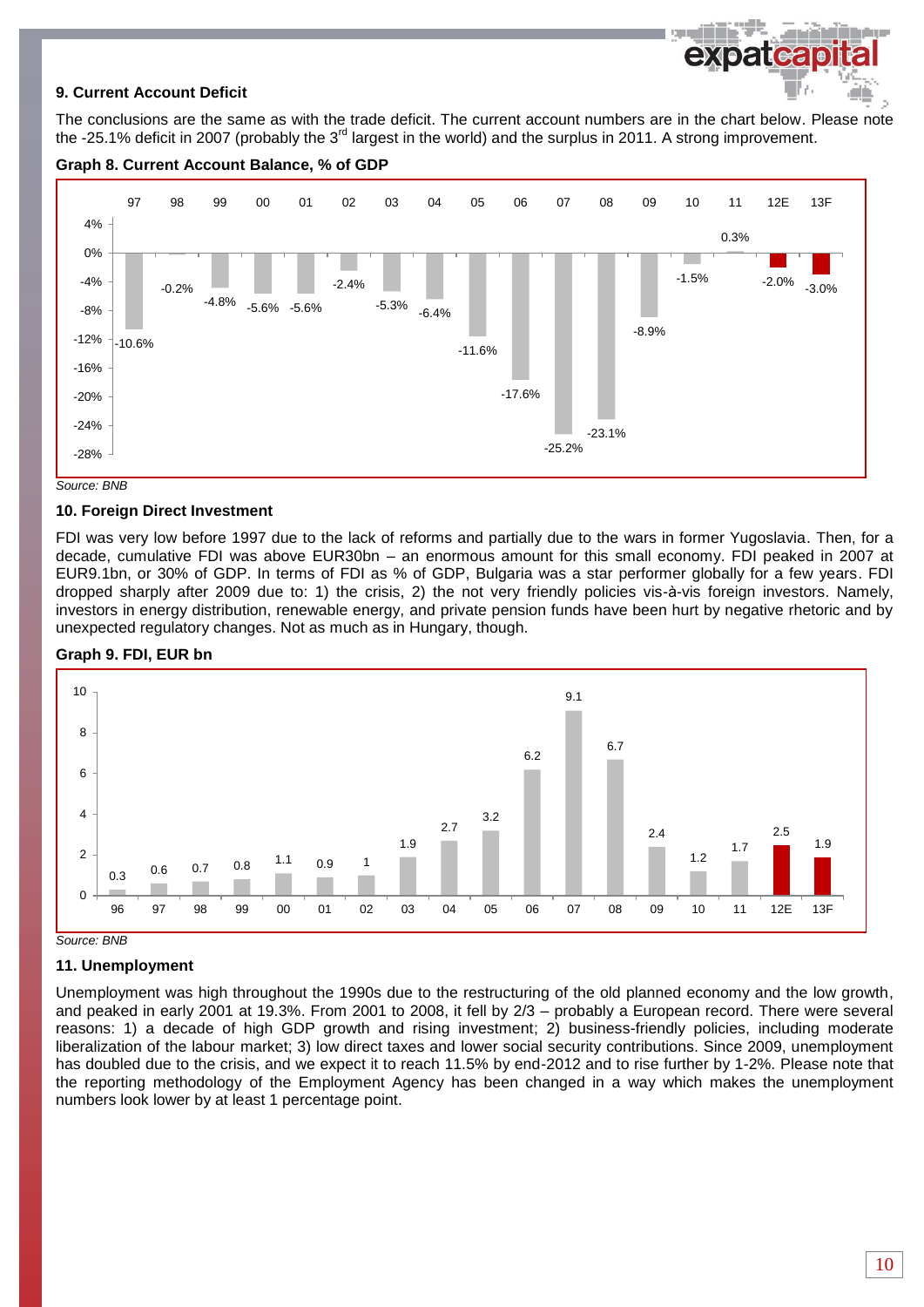# **Graph 10. Unemployment, %, Year-end**



expatcapi



# **12. Direct Taxes**

After a decade of tax reductions, Bulgaria has introduced the lowest direct tax rates in Europe. In our view, these low tax rates have been very beneficial for economic growth, for stimulating savings and investments. There is some danger that the Europe-wide disease of tax increases might contaminate Bulgaria in the future. Watch the mid-2013 parliamentary elections.

# **Table 1. Direct Taxes in Bulgaria**

| Flat personal income tax rate                        | 10%                                       |
|------------------------------------------------------|-------------------------------------------|
| Tax on corporate profits                             | 10%                                       |
| Dividend withholding tax                             | 5% (0% to legal entities)                 |
| Tax on the interest from bank deposits               | 0%. Rising to 10% in 2013 - we disapprove |
| Capital gains from stocks/bonds/mutual funds         | 0%                                        |
| Profit tax for REITs (Real Estate Investment Trusts) | 0%                                        |

# **13. Stock Market**

The history of the Bulgarian stock market can be divided into 3 distinctive periods:

- 1. Before 2001: boring. Low volumes, falling prices
- 2. 2001-2007: SOFIX rose over 27 times in EUR terms, or over 40 times in US\$ terms. Many new listings, high volumes
- 3. After 2007: back to the boring 1990s. Low volumes and prices. SOFIX has fallen by -83%. This presents a good opportunity for investments in undervalued Bulgarian equities.

# **Graph 11. The SOFIX Index**

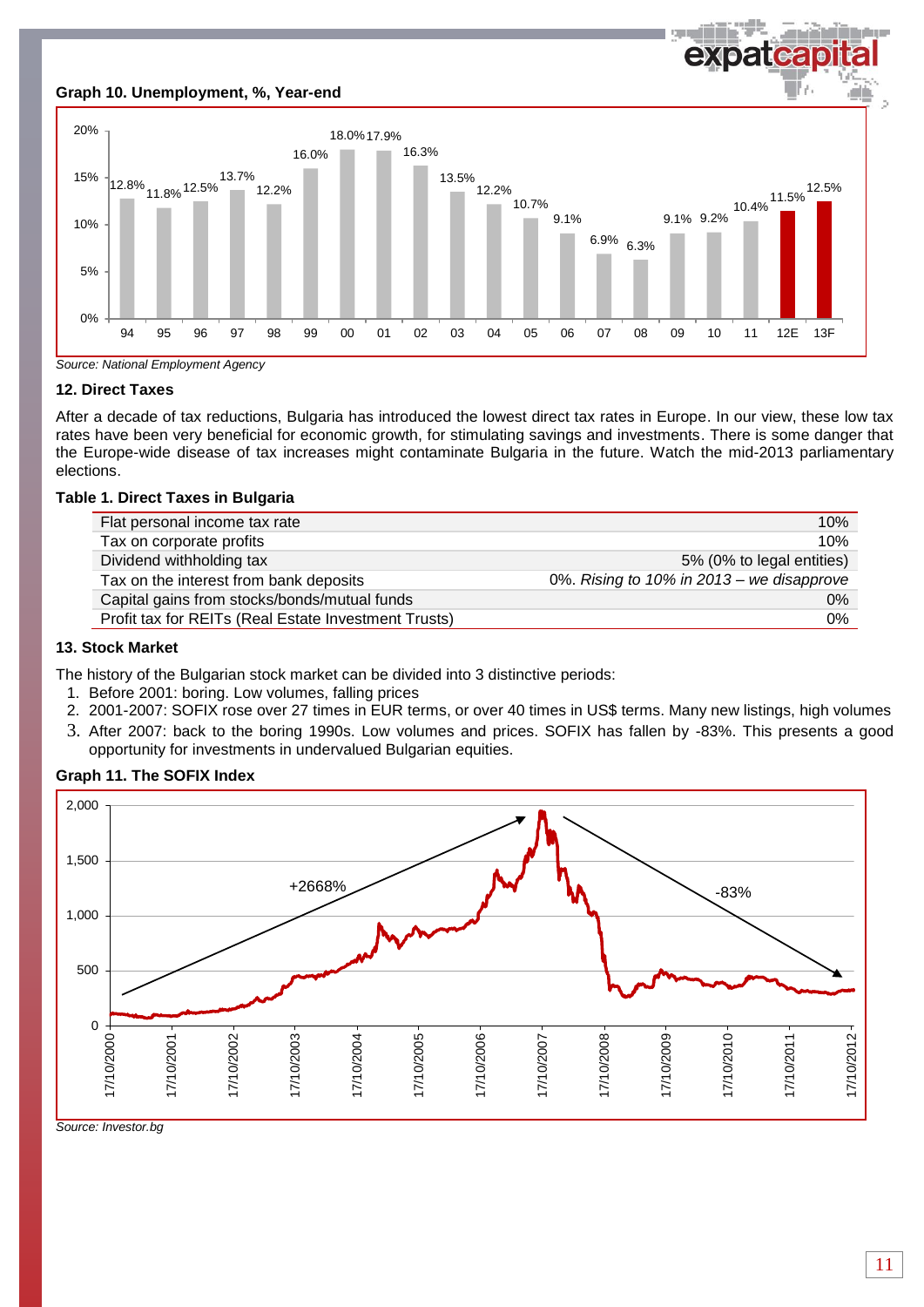# **GUEST COMMENT**



# **THE MYTH ABOUT 'THE PAST TIME'** NIKOLAY VALKANOV, IME

*Nikolay Valkanov is an Economist at the Institute for Market Economics. He is currently working on a project analyzing the farming sector, sponsored by the America for Bulgaria Foundation. Prior to that, he worked as a business consultant for South East Europe Research Corporation, as well for the newspapers Capital, Pari, and others.* 

*Nikolay graduated in European Studies from Sofia University Sv. Kliment Ohridski with Economics and Law majors.*



*This article was published in the newsletter of the Institute for Market Economics*

In case you are tired of arguing whether the standard of living in Bulgaria is improving or not, following published data by Eurostat in relation to the GDP at purchasing power parity, we offer you an alternative view on the development of the country. It is not about income and prices. There are other indicators which measure the wellbeing of a society, and one of them is the budget of a household and the way it is spent. For that reason, let us take a look at the food expenditures as a percentage of the household budget and the change in the structure and the quantities of food consumption. We use data of the National Statistics Institute (NSI) about household budgets in 1999-2010 and in a randomly chosen year in the past – 1925. In fact, 1925 is the first year for which we found statistics for household budgets.

#### **Graph. 12. Spending on food and nonalcoholic beverages as a percentage of the total household expenditures**



*Source: NSI (National Statistics Institute)*

*\* The data for 1925 are not totally comparable with the ones from 1999 and 2010. The reason is that the former ones are based on a sample of 691 households of civil servants, counting 3,143 members living in their own houses. 43.4% of the expenditures of households renting their housing was spent on food. The data for 1925 were rather representative for the urban population which formed 20% of the population of the country. In 2010, household expenditures on food were 36.4% of total expenditures.* 

The decline in food spending as a share of the total household expenditures is one of the evident indicators for increasing the well-being of the households, when this decline is not due to price decreases. Regardless of the whole relativity of the comparison with 1925 (see the comments under the graph), the wellbeing of the urban households has been improving faster in the last 12 years, compared to the previous 74 years. A clear downward trend in the consumption of food high in carbohydrates can be seen, accompanied with an increase in protein-rich food consumption (raw and processed). Bread and flour consumption decreased by 23% and 33%, respectively, in 1999-2010, whereas meat consumption increased by almost one third. In general, we see a gradual switch to healthier and more nutritious food. There is a substantial increase in the consumption of fish (by 60%), poultry meat (by more than 75%), vegetables (by 18%), white cheese (by 25%), and yellow cheese (by 56%). At the same time, there is a steep decline in the consumption of canned meat, lard, bacon, sheep meat, hogget meat, goat meat, jams, and canned fruits.



**Graph. 13. Consumption of some of the main products, comparison between 1999 and 2010**

*Source: NSI*

In other words, Bulgarian households today eat much better food compared to 1999, spending a much smaller share of their expenditures on that.

However, if we take a look back at 1925, we may see a very interesting comparison which shows that the urban households consumed more meat and fish in that period than in 1999. 85 years ago, the general menu consisted of bread and milk. The consumption of rice and eggs seems to be fairly constant.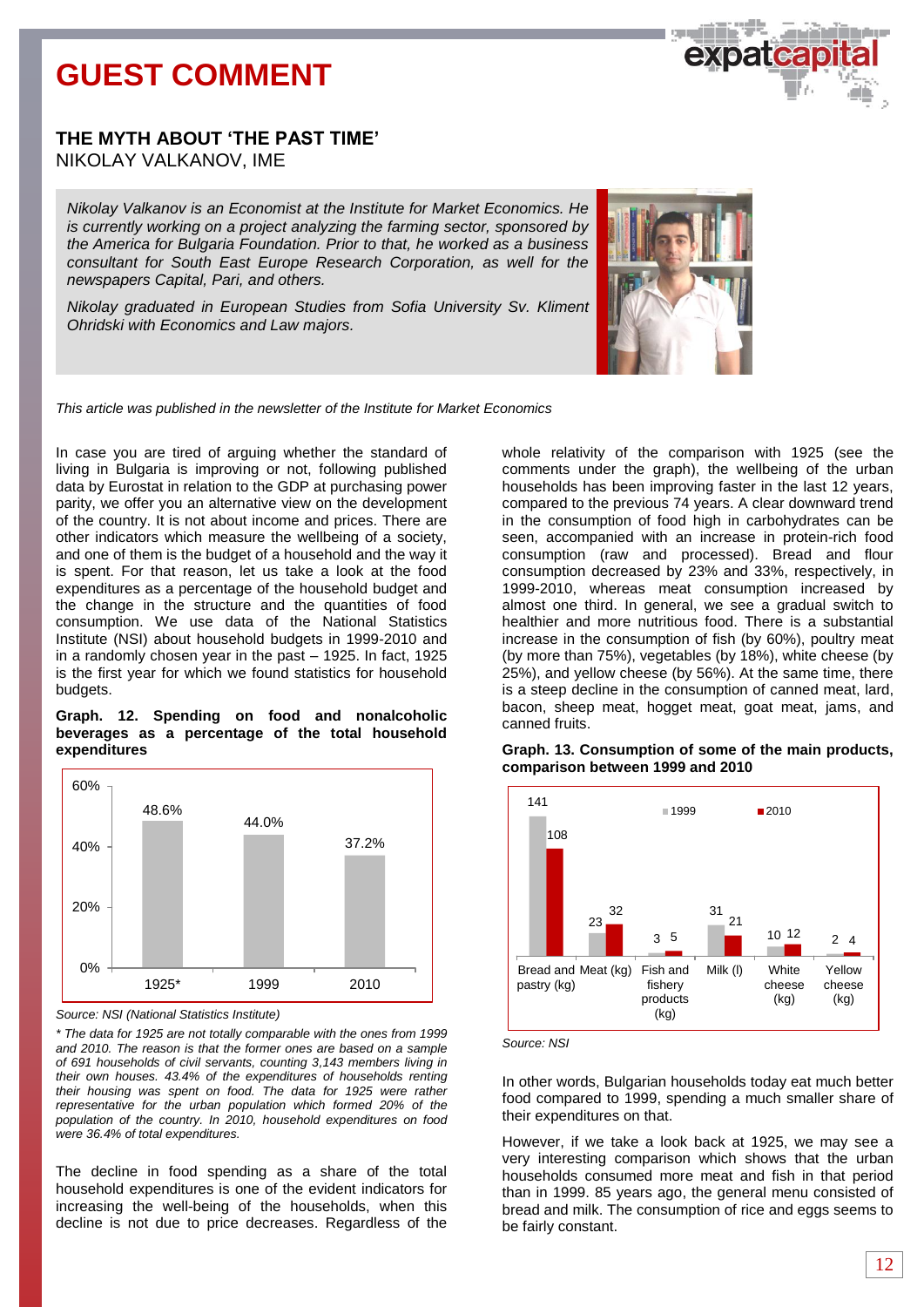# **Table 2. Quantity of primary products consumed by households (average per person)**

|                       | 1925  | 1999  | 2010  | $2010 - in cities$ |
|-----------------------|-------|-------|-------|--------------------|
| Bread and pastry (kg) | 258.0 | 140.6 | 108.0 | 95.6               |
| Rice (kg)             | 6.0   | 5.5   | 7.0   | 6.6                |
| Meat (kg)             | 27.6  | 23.3  | 32.0  | 32.1               |
| Fish (kg)             | 3.6   | 3.3   | 5.3   | 5.3                |
| Milk (I)              | 50.8  | 31.4  | 20.9  | 20.4               |
| White cheese (kg)     | 7.0   | 9.6   | 12.0  | 12.0               |
| Yellow cheese (kg)    | 1.1   | 2.3   | 3.6   | 3.8                |
| Eggs (number)         | 125.8 | 133.0 | 137.0 | 131.0              |

*Source: NSI and own calculations of the IME*

Let us take an alternative perspective on this topic. This time, we compare the purchasing power of the average salary/wage in the country in the selected years – 1912, 1925, 1972, 2010, to several essential food products. Those periods are chosen on purpose. 1912 because during that year the so-called 'Bulgarian economic miracle' from the beginning of the  $20<sup>th</sup>$  century came to an end, and the period of wars started; 1925 because that year marked the pick of the economic boom after the wars, and shortly afterwards the economy fell into a new depression; 1972 as an approximate flourishing point of socialism; 2010 – the year in which the economic boom from the beginning of 21st century came to an end, and household incomes had already been affected by the current crisis.

We use data from NSI for the average daily wages of workers in 1912 and 1925 equated to monthly salaries on the basis of 22 working days per month; the average annual salary in 1972 divided by 12; and the average monthly salary in 2010.

The purchasing power of the salaries is calculated on the basis of the average prices of four essential food products, assuming that the entire salary is spent on buying one of those four products.

|  | Table 3. Average monthly salary in the country and |  |  |  |
|--|----------------------------------------------------|--|--|--|
|  | prices of some primary food products, in BGN       |  |  |  |

| Year | <b>Equated</b><br>monthly<br>salary<br>(BGN) | <b>Pork</b><br>(for kg) | <b>Milk</b><br>(for I) | <b>White</b><br>cheese<br>(for kg) | <b>Bread</b><br>(for kg) |
|------|----------------------------------------------|-------------------------|------------------------|------------------------------------|--------------------------|
| 1912 | 55.0                                         | 1.1                     | 0.4                    | 1.2                                | 0.3                      |
| 1925 | 1,553.0                                      | 37.3                    | 9.7                    | 36.0                               | 11.5                     |
| 1972 | 131                                          | 2.1                     | 0.3                    | 2.5                                | 0.3                      |
| 2010 | 642                                          | 7.3                     | 1.2                    | 4.8                                | 1.2                      |

#### **Graph 14. Purchasing power of the monthly salary, measured in basic food products**



*Sources: Statistical Yearbooks of the Bulgarian Kingdom, 1912 and 1925, Statistical Yearbook of People's Republic of Bulgaria, 1972; Average prices and quantities of essential food and non-food products purchased by households, 2001-2010, NSI.* 

The data shows that no matter which indicator is used (type of food product), several conclusions could be drawn in general:

- The growth of the well-being in the period after the World War I had already been not enough to compensate the lagging behind during the war period. In 1925, the purchasing power of the population was still below that of 1912.
- The socialist regime managed to provide a much higher standard of living in comparison with the Bulgarian Kingdom. The price of this improvement is another question which does not fall in the scope of the current article.
- The data clearly refutes the myth that the standard of living during the socialist regime was higher than it is today, even if we compare the flourishing years of socialism with the period of crisis and falling revenues which we observe today. Even if we exclude the white cheese as a measure (this would refute all kinds of attacks such as: 'Today white cheese is made of palm oil, whereas before it was made of real milk') and use only bread, milk and fresh pork meat as indicators, we still get a 20-45% higher purchasing power today compared to 1972.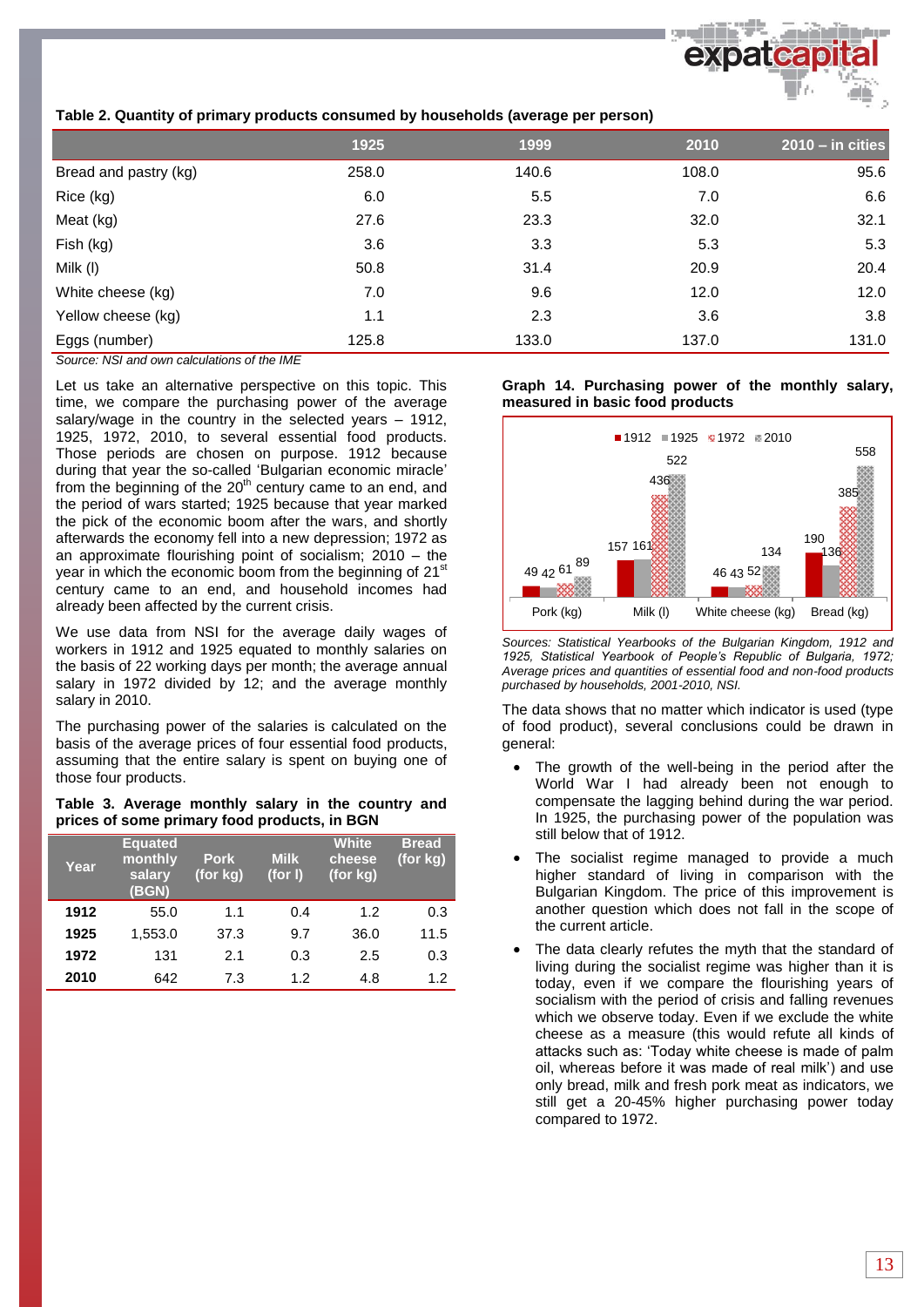# **GUEST COMMENT**

# **THE HUNGER OF THE SOCIALLY WEAK PEOPLE** VLADIMIR KAROLEV, CFA

*Vladimir Karolev is a Bulgarian economist with extensive experience in the field of privatisation advisory, mergers and acquisitions, business development, corporate finance. He is managing partner at Balkan Advisory Company. Previously, he worked for KPMG, Europa Capital Management, and the Bulgarian Post Privatisation Fund.* 

*Mr. Karolev has a Master's Degree in Economics from the University of National and World Economy (Sofia), a PhD in Industrial Economics from the University of Chemical Technology and Metallurgy (Sofia), and an MBA from the University of Alberta (Canada).*

*The article was published in www.forumat-bg.com*

The strongest argument against the leftist political wave in Europe is the cruel reality of the empty bank account. While we were all betting on which developed European economy will run out of money first, David Cameron did the impossible – concisely and in plaintext he justified his measures to reduce social spending with its counterproductivity. For example, fewer and fewer people have the motivation to find a job or to study, as they see their neighbours living a normal life, relying solely on social aid.

In the UK, the misunderstood image of the European social country had long ago reached scary dimensions. Prime Minister Cameron has pointed out that about 5,000-10,000 continuously unemployed people do not intend to search for a job and plan to live their lives by relying only on social aid. Approximately 400,000 low-paid or unemployed young people receive GBP90 per week in order to leave their parents' home without there being any reason for that. Great Britain spends twice as much as the Bulgarian annual budget to assist British people under the age of 35 to settle in private accommodations. A lonely parent with 4 children, paying rent, would get social aid amounting to GBP25,000. This is more than the resources which a working family of 2 economically active parents lives on. Anyone who has visited the UK knows that in that country there is a so-called 'mother' profession – women who plan to live at least half of their lives on social aid without working.

Solidarity under the social contract is supposed to establish a safety net which should catch the most vulnerable groups before they fall below the 'morally acceptable' standard of living. The richer a country is, the higher this 'morally acceptable' standard should be. But as Einstein said – everything is relative. However, it is obvious that a powerful social system as the British one is turning from a safety net into a comfortable nap hammock. Socialists would immediately argue that actually people do not become lazy, but they just do not have no job. Let us leave this cliché dispute for a while and take a look from a different perspective. Even if there are no jobs now, what happens when there are job opportunities?

The world in the  $21<sup>st</sup>$  century is a 'bit' different than the one dating 2000 years B.C., when the majority of the work in ancient Egypt consisted of mechanically moving resources, be it in construction or agriculture. Even at that time there were crises. But after every crisis the Pharaoh just pointed at a new empty place and mobilized the workforce to move

stones, to build temples, pyramids, agricultural warehouses, irrigation canals, etc. All the Egyptians just got down to work and started moving resources under the proficient surveillance of a handful of engineers. Things are a little bit different now. Today, the majority of jobs require skills which are not innate but acquired. Even if we assume that for the moment the people on social aid will not find a job, no matter how hard they are looking for one, their falling into deadlock and their passive waiting for Godot proves to be fatal for their abilities to find a job at any future point. That situation creates structural unemployment.

In other words, the 'sleeping' British people receiving social aid are not developing any skills and are not acquiring any new knowledge which could make them appropriate for a new job position when it potentially becomes available (here we still rely on the socialists' assumption that there are no job opportunities for the present). What would stimulate a young woman with several children to acquire new knowledge and skills when she feels more than comfortable with her social aid package? After a certain age, she will just continue receiving not family benefits but unemployment benefits, and afterwards a social pension. Meanwhile, she will always continue complaining that she does not possess the necessary knowledge and skills to occupy the offered job positions. Well, how can she get those skills? After all, we do not live in ancient Egypt where everybody who can carry stones could immediately find a job at a construction site or a cornfield.

And no, you are not the only one who thinks that the situation with the Roma people in Bulgaria is the same. No matter whether there is or there is no crisis, there are always no job opportunities for them, and they always receive social aid. Even if the job websites were full of offers, a Roma person would always tell you that there is no job. In fact, there could be a job, but especially for him – there is really none. The reason is that he is incapable of doing anything else than mechanically moving resources. He has even no stimulus to acquire new skills. The worse thing is that as the other people observe this lifestyle, they may not even ask themselves 'Why should I work like crazy, and they could live out of my taxes?', but would certainly ask 'Why shall I work like crazy, when I could live off somebody else's taxes as they do?' Long ago, Margaret Thatcher answered these questions, but, unfortunately, nobody heard her: 'The problem with socialism is eventually you run out of other people's money.'



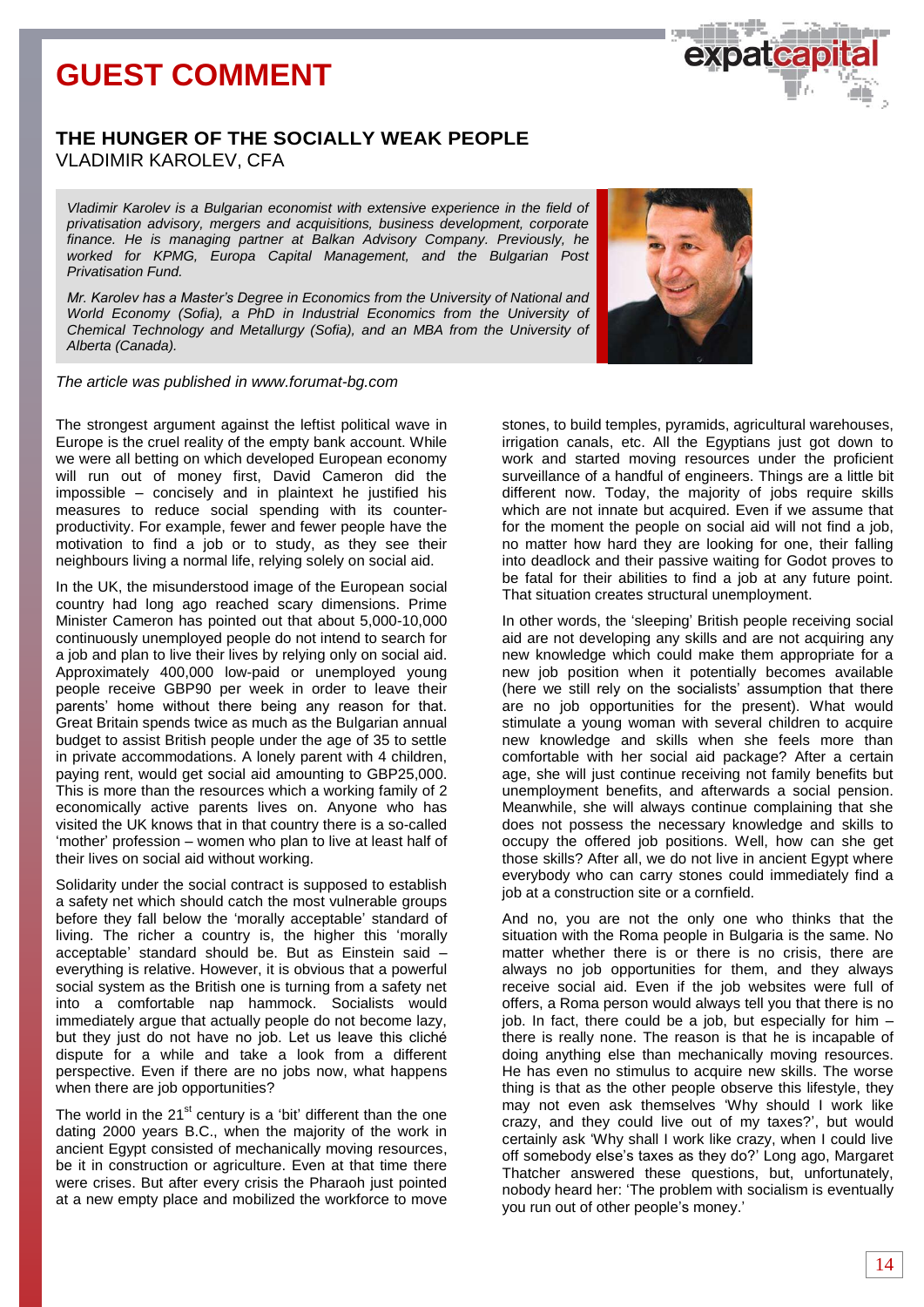# **GUEST COMMENT**

# **THE GOVERNMENT LAYS WASTE TO RENEWABLES INVESTMENTS** SEBASTIAN NOETHLICHS, MANAGING DIRECTOR OF N-VISION ENERGY

*Sebastian Noethlichs is Managing Director of N-vision Energy, the Bulgarian office of the renewable energy business of the Noethlichs family. Sebastian joined the family business in Germany full time in 2005. In 2007, he established N-vision Energy and moved to Sofia.*

*Sebastian is the first CEO of the Bulgarian Wind Energy Association. He is Member of the Board of the German Chamber of Commerce, where he also chairs the working group on energy. Prior to this, Sebastian was an electricity and emissions options trader for Goldman Sachs in London. He holds a Bachelor's Degree in Management from the London School of Economics.*



*The recent regulation amounts to retro-active tariff cuts which threaten the financial survival of the majority of all investments in renewable energy projects in Bulgaria.*

Despite months of harsh anti-renewable energy rhetoric from the government, things had become calm over the summer in the renewable energy sector in Bulgaria. While sharp reductions in the electricity tariffs for future projects made sure that virtually not a single new wind or solar project has been connected since the July  $1<sup>st</sup>$ , the owners of current wind and solar projects got to enjoy a summer of exceptional solar production and a very good wind yield. But this calm period of good returns on their investments, it turns out, was just the calm before the storm.

### **A loss a long time in the making**

While renewable energy investors and the banks which financed their investments saw their business plans validated, trouble was brewing elsewhere. On July  $1<sup>st</sup>$ , the energy regulator had hiked end-consumer electricity prices by the more-than-unpopular 13%. Though blame for the increase was squarely laid at the feet of renewable energies, it really was a necessary increase to address a structural deficit which has been undermining Bulgaria's electricity sector for years. With consumer prices – the lowest in the EU – below the cost of electricity generation from conventional and renewable sources alike, the national electricity company (NEK) had been piling up debt at an alarming rate.

By the middle of July, however, it appeared that as sharp and politically toxic as the consumer tariff increase had been, it was still not enough to cover the structural deficit. With another consumer tariff increase out of the question for at least another year – when it would be only months away from the next general election – and thus a solution to the problem out of sight, the problem was instead shifted from NEK to the three electricity distribution companies (EDCs): CEZ, EnergoPro, and EVN.

Until July, the EDCs collected income from the green premium on electricity bills, passed the income on to NEK, and NEK then redistributed the income to the EDCs and itself in proportion to how much renewable energy each of the companies had bought from projects connected to its grid. But, from July on, this straightforward approach was replaced by a novel invention. Since then, NEK has still been collecting the income but redistributing it to the EDCs not based on their actual purchases of renewable electricity but on forecasts of expected installed capacity and production. The trick here is that these forecasts date from the beginning of the year, and one of the forecasts – EVN's – turned out badly wrong to the tune of underestimating the installed solar capacity by 400MW. That is half of all the installed solar capacity in Bulgaria missing from the forecasts.

# **The first one to go over the cliff?**

Effectively, this means that NEK ends up redistributing only half of the green premium income that it collects from the EDCs, and it keeps the rest. As bizarre and effective of a short term fix to NEK's problems as this new methodology turned out to be, it caused panic among the EDCs and most of all EVN with its 400MW forecast error. EVN announced a loss of more than BGN80mln which it suffered in just two – very sunny – months from this new methodology. The loss, EVN complained, threatened the very survival of the operator of Bulgaria's second largest distribution grid. EVN's complaints were heard and, on September  $14<sup>th</sup>$ , the regulator stepped in. Determined not to let EVN go over the cliff, the regulator, in a repeat of its earlier relocation of the structural deficit, took EVN's losses and dropped them onto renewable projects.

# **Retro-active tariff reductions up to 39%**

Under the pretense of newly invented 'grid access fees' payable by renewables projects to the EDCs, the regulator retro-actively cut the feed-in tariff received by renewable energy projects. Since the middle of September, all wind projects have been losing a threatening 10% of their revenue, while solar projects have lost a devastating 20 to 39% of their revenues. By shifting the structural losses of the electricity sector as a whole onto its smallest component – renewables – the regulator is causing an unparalleled willful destruction of investment that undermines the economic foundations of the entire country.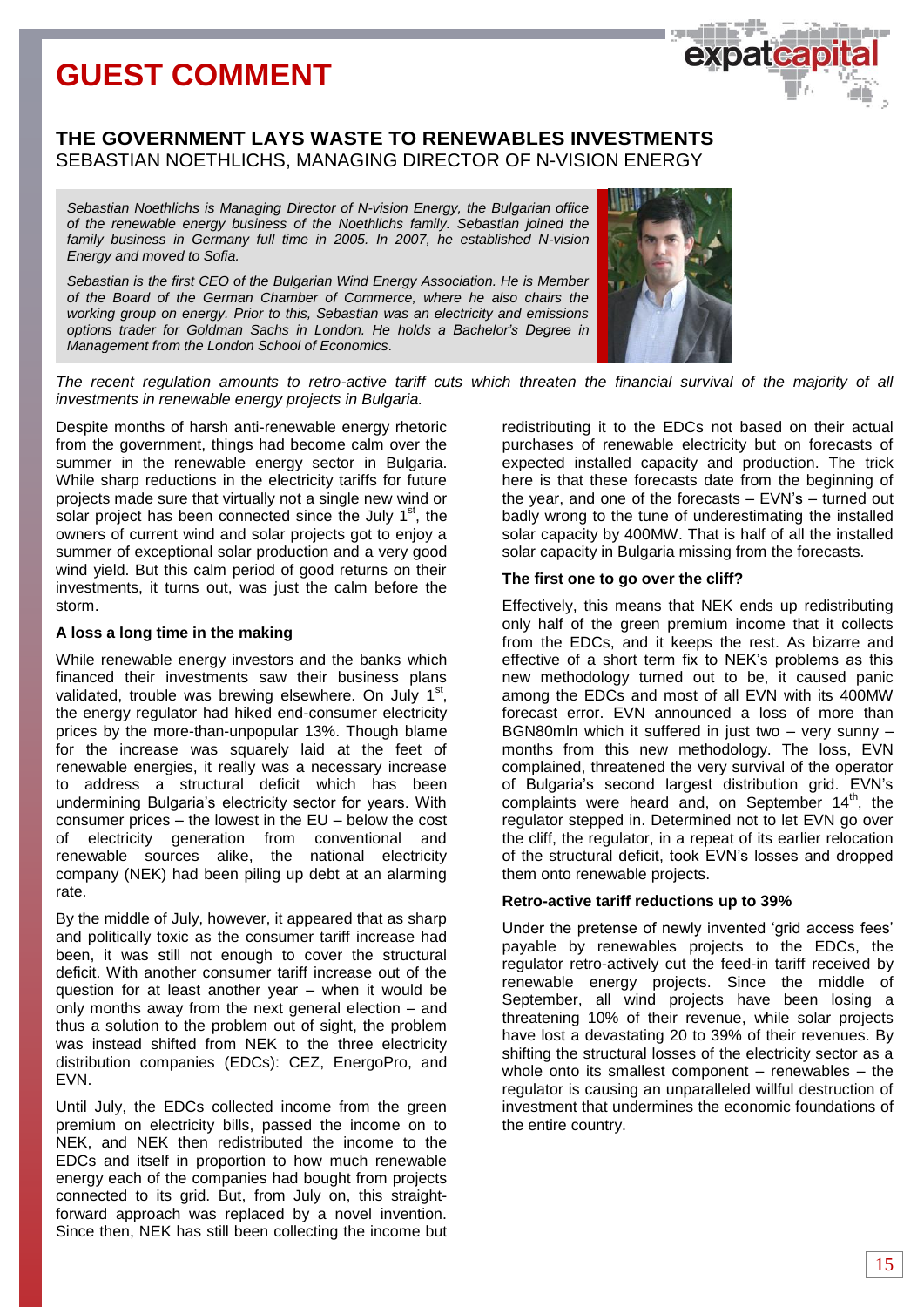

### **Investors fight back**

With the retro-active reductions in place, renewable energy investors are now fighting for the survival of their investments. Project loans cannot be repaid anymore – debt-service-cover ratios cannot absorb a 20 or 39% income reduction – corporate guarantees are being called, and in the case of many small investors property given as collateral is on the line. With billions of euro of investments on the line and more so with their own home on the line for many small investors, the Supreme Administrative Court has received hundreds of claims against the regulator's decision. The wind and solar associations alone gathered over 300 claimants for cases being heard in November. At the same time, the filing desks of the EDCs have seen lines form around the block of people filing objections and complaints. But while the immediate impact and damage inflicted on renewable energy investors must have been clear to the regulator and government, the full set of ramifications has drawn much wider circles.

#### **Damage far beyond renewables**

Since the regulator's controversial decision, the government has on all levels been hearing one and the same message: the retro-active change of investment incentives for renewable energy will have disastrous consequences for Bulgaria as an investment destination for all sectors, and it may tip the country's banking system into crisis. No less than fifteen Ambassadors from the EU, China, Korea, and Turkey told the government as much. The Chinese Development Bank, with over EUR400mln in renewables financing in Bulgaria, and the Japanese Bank for International Co-Operation have both threatened no less than the freezing of any future financing to Bulgaria until the matter is resolved.

Both banks are invested in Bulgaria in excess of a billion EUR each. They have been joined by the EBRD which has already sent its vice president to Bulgaria to take the government to task over the matter. And lastly, on the home front, the association of commercial banks in Bulgaria has joined the ranks of affected lenders. Its chairman – Levon Hampartzoumian, the head of UniCredit Bulbank and the biggest domestic lender to renewables – sees as much as BGN2bn of Bulgarian bank loans at stake, an amount sufficient to create a home-grown credit crisis.

### **A solution?**

The enormity of the challenges of the electricity sector and the severity of the consequences of the haphazard steps by the regulator have been laid bare loudly and clearly. And the EDCs, the banks, and the investors seem eager to find and implement a sustainable solution. The government, however, with polls worsening and less than a year to go, seems to shy away from tackling the problem, leaving instead, for now at least, the regulator to hang. It remains for investors, banks, and anyone with a stake in the development of Bulgaria to hope that the message gets through to the government before the damage done becomes irreversible.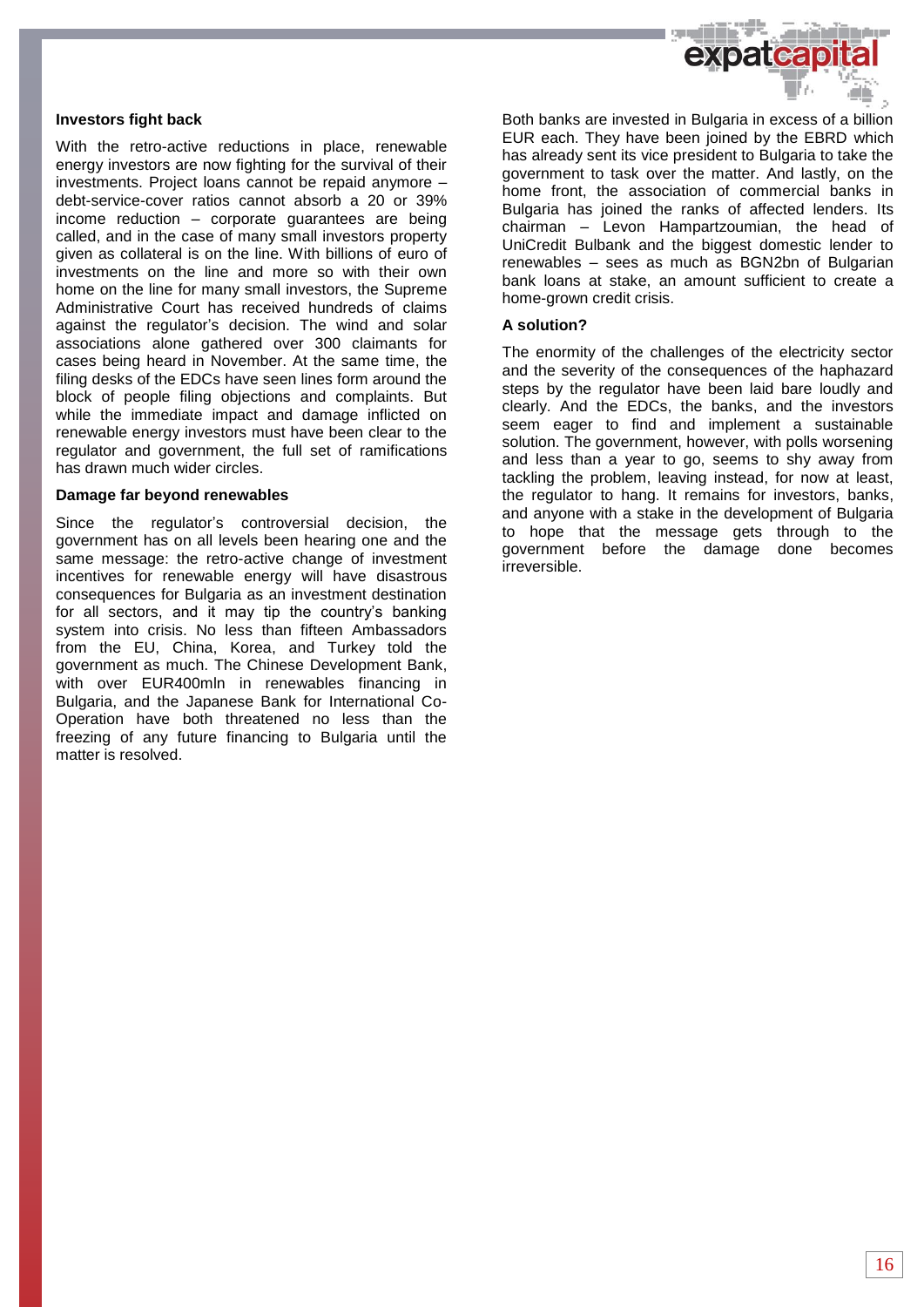# **ARTICLE**

# **A DIFFERENT PERSPECTIVE ON THE DEPOSITS INTEREST TAX**  NICOLA YANKOV, MANAGING PARTNER AT EXPAT CAPITAL

*Nicola Yankov is Managing Partner and Chairman of the Board of Expat Capital. Between 2003 and 2005, he was Deputy Minister of Transport and Communications. Prior to that Mr. Yankov served as Deputy Minister of Economy (2001-2003). He has held a number of senior private sector management positions. Mr. Yankov has a BS degree in Consumer Economics from Cornell University, USA.* 

If we look beyond the political rhetoric and more calmly analyze the proposal for a tax on the deposits interest rates, it may turn out that the idea will not have the widely predicted apocalyptic dimensions. Moreover, in addition to the fiscal benefits, it may have a positive effect on economic growth. However, there are some 'local' features that must be taken into serious consideration.

### **The good news**

In Bulgaria, the government and the central bank do not have lots of instruments to influence the interest rates in the economy. The Bulgarian National Bank cannot provide cheap (in fact, any) loans to the banks, neither does it have the resources or the practice to buy large quantities of government bonds from the market in order to pour liquidity. The Ministry of Finance traditionally has not taken any actions through sales or purchases of government bonds to influence liquidity and interest rates in the economy. The Ministry can easily raise interest rates, if it issues a large amount of high-yield government bonds, but it will hardly be able to reduce them in any way. There is a consensus among economists and the business community that in times of recession, interest rates should be reduced in order to stimulate investments, consumption, the capital markets, and thus induce growth. This, of course, has been practiced by all the central banks around the world for several years – or at least in the countries without a currency board system. In Bulgaria, there is a lot of political and public speaking about reduction of interest rates, but there have been practically no actions on that issue. There are attempts by representatives of political parties and government members to 'intimidate' the banks. These representatives make hints about withdrawal of state business from those banks who do not reduce interest rates, or warn about possible antitrust lawsuits against the major banks in the country. Such statements, however, meet the strong resistance of the Central Bank which, in addition to being a bank regulator, has recently been acting also as the main defender of the interests of the banking sector. Consequently, there are no actual results – there is no economical or legal mechanism that could bring the interest rates in the country down, and the public noise about the problem, expectedly, does not scare anybody and produces no results. Until now.

For the first time since the introduction of the currency board system in Bulgaria, the Minister of Finance is trying to interfere with the interest rates and the distribution of the capital flows in the economy through regulation (in this case through taxation). The proposal is simple, easy and cheap to administer. And, most importantly, it does not contradict the restrictions imposed by the currency board arrangement. In addition, there will certainly be some positive effects on the public finances. The tax on bank deposit interest (it is important to emphasize the word 'bank' because there have been taxes on the other types of interest income for a long time, and nobody has been complaining about that) is a measure with immediate economic effect – another important advantage over alternative methods of intervention that may take longer to produce results. Although it is an income withholding tax, it has the effect similar to an indirect tax  $-$  i.e. something that is only paid by the end-user of the particular good or service and not borne by the one who produces or sells it. This tax resembles the excise taxes on fuel and cigarettes, for example. It does not reduce the profits of the banks but takes value from the end-user – in this case the saver who has invested in a bank deposit. As any indirect tax, this one will also have a negative effect on the consumption of the taxed good or service – in this case, on investing in bank deposits.

Surely, no one would disagree that it is good to encourage people to save because the accumulated capital in Bulgaria after the period of hyperinflation is still insignificant compared to other developed countries. Neither would anybody disagree that it is good for the banks to have sufficient liquidity and access to financing. However, there are other not less important principles which are also hard to argue against. Bank lending is not at an adequate level, and the vast majority of Bulgarian companies – especially small and medium enterprises which should be the backbone of the economy and a priority for all political parties – have insurmountable difficulties in securing bank credit at the moment. Providing funding for many of those companies is not simply a matter of growth but a matter of survival. And their survival directly impacts the economic cycle of the country.



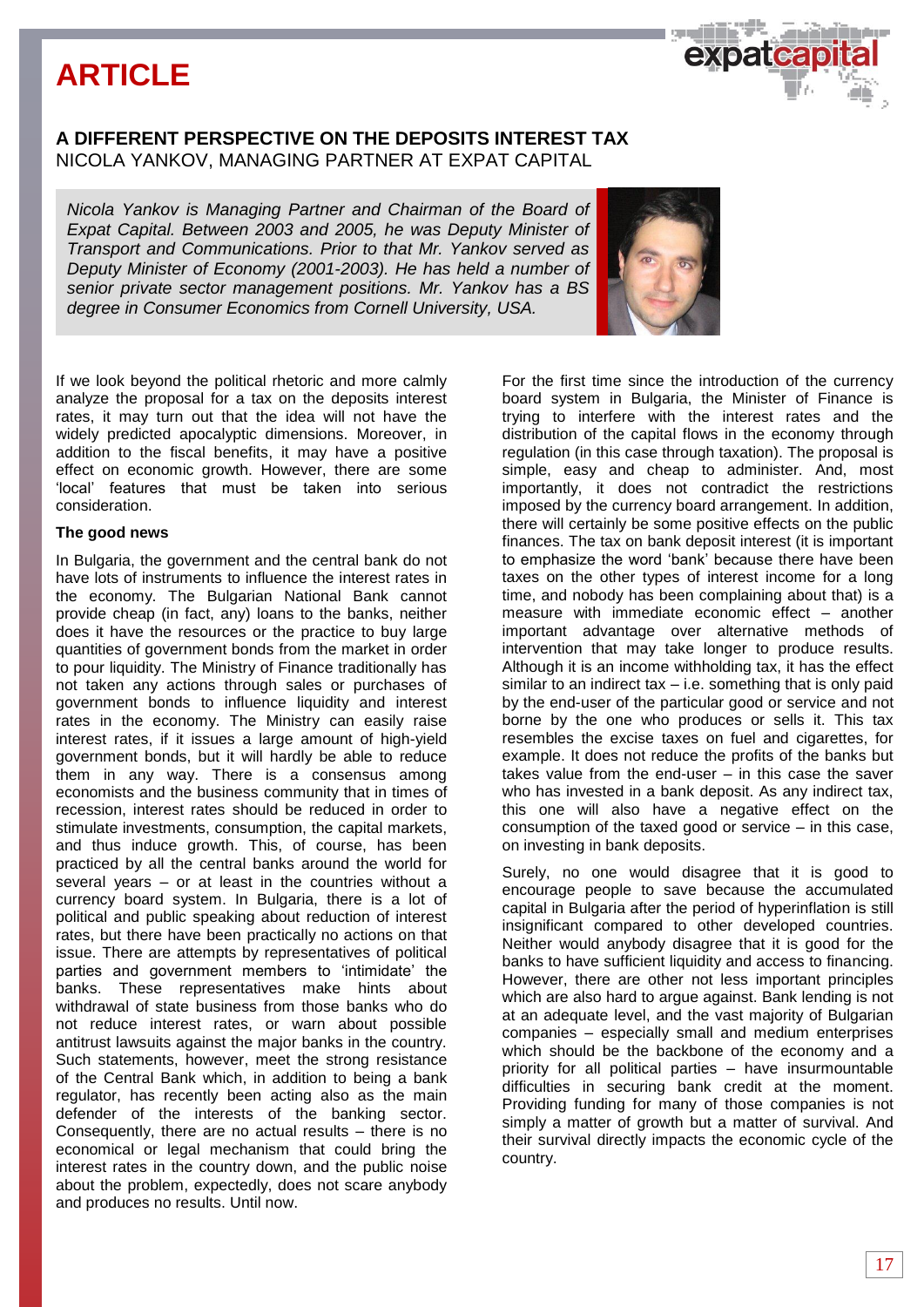

Banks have become more cautious and conservative after the surge of bad loans in their portfolios over the past few years. This, however, is rather a positive trend. Banks cannot be blamed that they want to reduce risk and stop losing money. The reason for the reduced bank lending now is exactly the overleveraging and the excessive risk-taking during the economic boom. Thus, many of the companies that had easy access to bank financing during those years preferred it over other forms of raising capital and got into serious difficulties during the crisis years. Bulgarian companies in general do not have enough equity and have too much debt. This is the main reason, besides the deteriorated environment and the reduced consumption, why banks are very cautious when lending money. Therefore, the way to increase bank lending is not to pour more money into the banks (in the form of deposits), as this will not lead to reduced risk and increased quality of the borrowers. The way is to take measures which will stimulate investments in equity. That is, part of the accumulated capital in the form of bank deposits, which will not be invested in the economy as corporate loans, should be invested in equity stock so that those companies would get bank lending easier afterwards. Then things will start falling into place.

Currently, the bulk of the local savings (although it is difficult to find serious studies on the subject) is in the form of bank deposits and a very small portion is invested in other capital instruments. This is not the case in the developed economies where the long-term savings of the people are tied through different products (mainly mutual funds, private pension funds, life insurance products, and personal investment accounts) to the capital markets, and to a much lesser extent to bank deposits. In order for the Bulgarian economy to be stronger, this should change. The statement that putting money in banks is good, but putting money into equities is bad, because people's money should only stay in banks, is shortsighted and wrong.

The lending interest rates will not rise because this tax is not an expense for the banks but for their customers with deposits. The deposit interest rates will not rise either because banks in Bulgaria nowadays have difficulties not in attracting funds but in finding quality borrowers to loan those funds to. Banks have excess liquidity caused by the increasing deposits they have to pay interest on. Those interest costs, in turn, cannot be compensated with interest income generated by performing loans. Therefore, the interest rates on deposits will fall in the long-term with or without a tax on them.

The interest tax effect will be similar to the effect of a minimum decrease in the interest rates because the economic benefits for the investors will slightly decrease, and this may lead to some changes in their future investment decisions. The tax proposed by the Ministry of Finance has a chance to slightly change the depositsto-equity investments ratio. That would be good in the long term both for the banks (because it will progressively produce better-capitalized borrowers and will reduce the overall credit risk) and the economy as a whole. The measure will not harm the banks.

The horrific scenarios about massive withdrawals of deposits will not happen because: 1) the difference between 5.0% and 4.5% annual interest rate is not enough of an incentive for someone to terminate an investment, especially if a future general decline in rates is expected; 2) people in Bulgaria do not currently have many alternatives for small-size investments with a state-guaranteed principal (the average size of an individual's deposit in the country is below BGN5,000), and will not withdraw their money from the banks to put them in a pot or under the mattress, where it could be easily stolen, destroyed or just progressively devalued by inflation; and 3) this tax will not make people spend their savings on consumer goods because the propensity to consume more is influenced by completely different factors – inflation expectations, increased disposable income, optimism about the future, etc. – all things too far from the issue of new taxes.

It is unrealistic to expect a significant effect on the total amount of deposits in the banking system (currently, between BGN35bn and BGN40bn). Even if a small proportion (say, 5%, or about BGN2bn) leak towards alternative investment opportunities, that would cause a real financial revolution in a small country like Bulgaria, and would provide vitally needed equity capital to hundreds of small and medium business projects, that will gradually cause economic growth, reduce unemployment and pull the country out of the recession. Government spending does not have and cannot have such an effect. Increasing private investments (especially in the small and medium business segment) is what our economy needs right now.

The banking system statistics are quite accurate so it would be easy to measure the effect of the tax introduction in the next year. If it turns out that the effect on the overall amount of deposits is minimal at a 10% tax rate, then the rate may rise (to 20%, for example) in the next budget cycle, in order to mobilize revenues for the budget and indirectly stimulate the shift of households' savings to alternative instruments, including those related to the capital markets. This paradoxically may turn out to be the only policy undertaken by a Bulgarian government in the last eight years in support of the capital markets, despite the fact that the rhetoric of the Minister of Finance regarding other taxes on capital transactions does not suggest such initial ideas. The tax on bank deposits interest may prove to be the only possible regulator of capital flows under the conditions of a currency board system. It may not be bad if the government starts using this instrument to make real monetary policy.

The tax on bank deposits interest is not a tax on capital, such as the property tax, for example. It does not take away wealth from investors and does not redistribute wealth from one social stratum to another. In this sense, this is not a 'leftist' tax. A 'leftist' redistributive tax, for example, would be a one-time 10% tax on the value of the deposits over BGN1mln. This is not the case by far, and the tax on bank deposits interest is a small step to the right direction.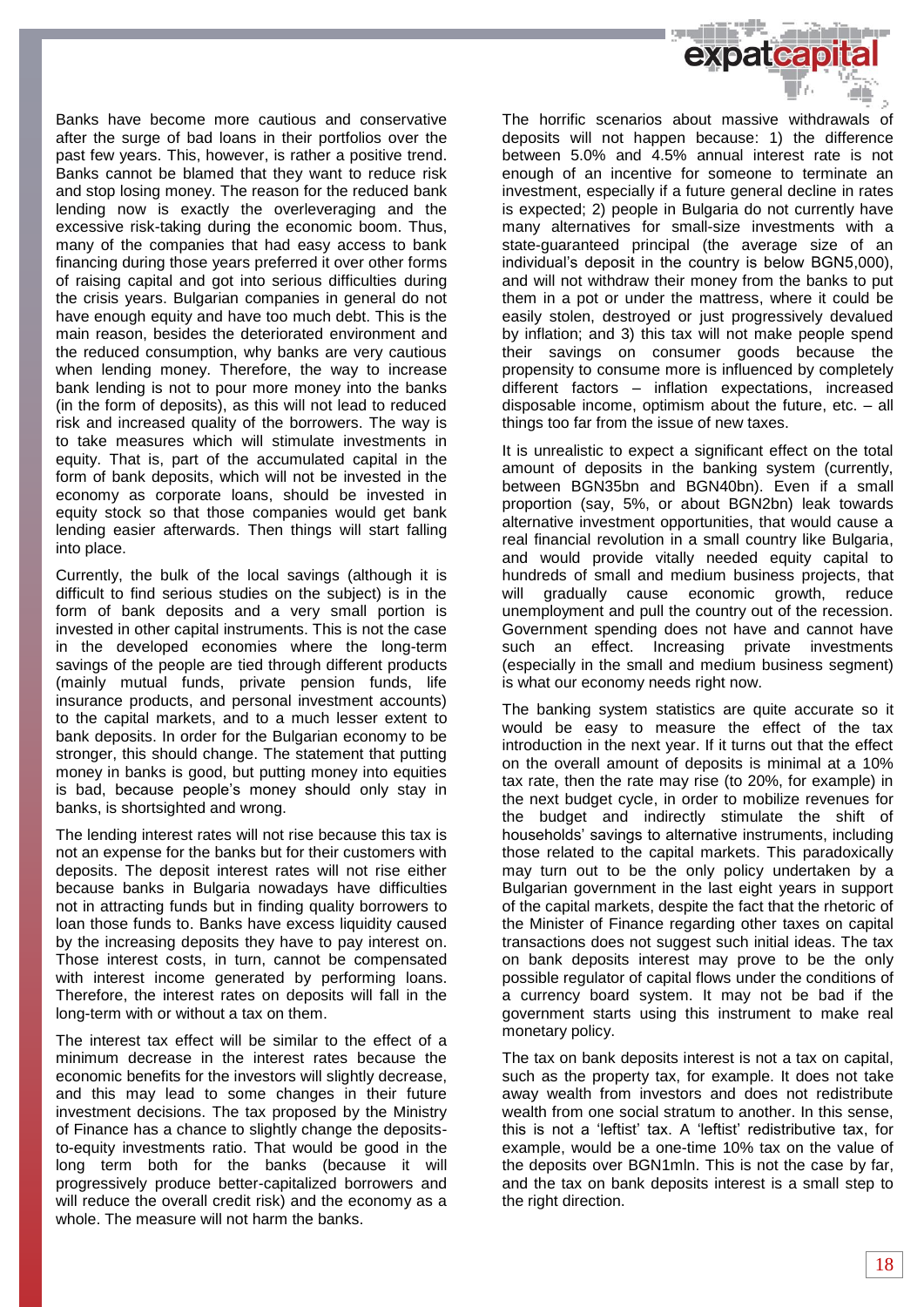

#### **And now, the bad news**

There are probably no more than 1,000 people who have significant amounts in bank deposits (let us say over BGN1mln) in Bulgaria. Besides being wealthy, these people probably have the best lawyers and tax consultants, and it is improbable that their bank savings are of problematic origin and from untaxed income. Most of them are hard-working and talented people who have built their own businesses over the years with a lot of hard efforts and a little bit of luck. However, after the introduction of the tax, banks might provide information about the account balances of all citizens to the tax administration, and, suddenly, these customers will be exactly the ones to focus the attention of the whole government machine. Hardly anyone doubts that if the Prime Minister or the Minister of Interior requests information from the Minister of Finance about the bank accounts status of a particular Bulgarian citizen, the latter will refuse to give the information on the grounds that it is a tax secret. Or that it will be very difficult to purchase from an anonymous tax official a USB drive with the bank balances of the wealthiest individuals in the country.

The question is what the result will be from this effective revocation of bank secrecy in Bulgaria. To be more precise, what would be the consequences not for a person with a BGN4,750 deposit with DSK Bank, but for someone who has BGN3,500,000 with UniCredit Bulbank, for example. The state of the judiciary and the law enforcement system in the country is still such that anyone can be accused of tax evasion, his reputation can be irreparably tarnished, and his business destroyed in no time, before he could defend himself and prove his innocence in court. And even if he could prove it later, he cannot recover his business reputation and his career (not to mention the attorney costs). The risk of criminal assaults and extortion or ransom demands on these is also not negligible. This is known both to the rich people in Bulgaria and those who will soon get information from the banks about the wealth of those rich people.

It will be naive to leave the fortune and the future of one's family at the mercy of Bulgarian bureaucrats and magistrates, or of malicious third parties. And most rich people in Bulgaria are not naive. There is no way for anyone, no matter how rich and powerful one is, to overcome the state machine, especially when one is targeted by it. There are many such examples, especially in countries like Russia. Therefore, it is normal to expect that those Bulgarian depositors who are the wealthiest part of society and the business elite will most quickly and painfully react through withdrawing their bank deposits and moving them to alternative investment channels.

> *After the introduction of the tax, banks might provide information about the account balances of all citizens to the tax administration, and, suddenly, these customers will be exactly the ones to focus the attention of the whole government machine.*

The impact of these reactions on the overall level of bank deposits and for each individual bank remains to be seen. Whether this money would automatically go to other Bulgarian capital instruments is also doubtful, as these movements are not entirely voluntary and a product of a conscious decision but rather a result of circumstantial necessity. This will happen not because a 10% tax rate on deposits interest is high, but because the risk that these people would be exposed to is of totally different and more dangerous nature. This is not a financial risk that can be hedged. It is a risk that in certain cases could lead to 100% loss of not only the bank deposits, but of everything else those families own in Bulgaria as well. This is the political risk of our country which, in many respects, still stands somewhere between the European Union and the Soviet Union. In this sense, the bank deposits interest tax is not a good idea. Not in Bulgaria, not today. Not yet.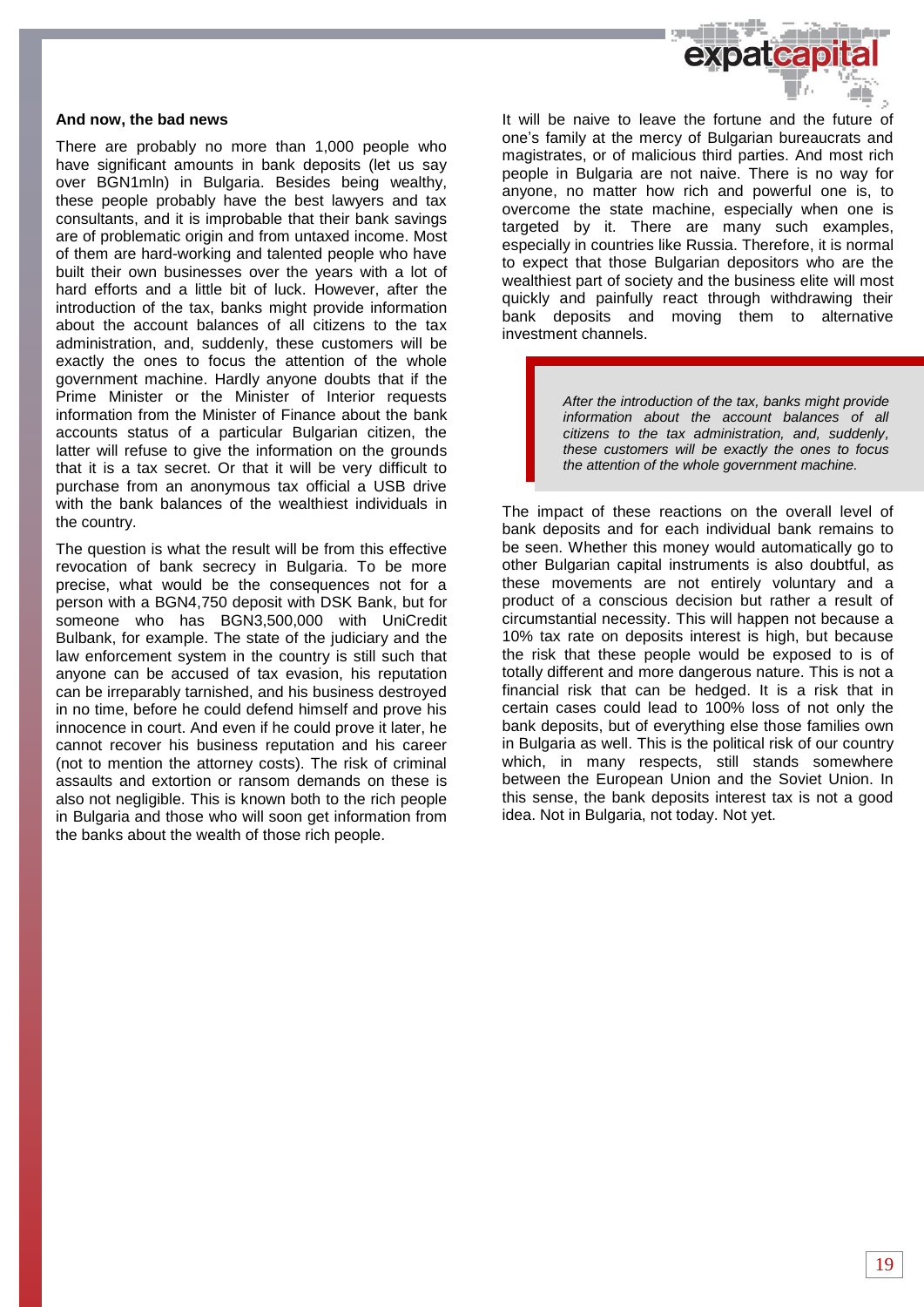# **ARTICLE**

# **INVESTMENT OPPORTUNITIES IN THE BULGARIAN STOCK MARKET** MARIA PANAYOTOVA, HEAD OF RESEARCH AT EXPAT CAPITAL

*At Expat Capital, Maria Panayotova is responsible for the research on public companies, stock markets, and financial instruments. Prior to that, she worked as a Research Analyst at the Norwegian financial services company Edge Capital where she analyzed real estate companies in Germany, Switzerland, and Austria and issued investment recommendations for mutual funds and discretionary accounts. Her professional career in finance started in New York where she was an intern at Merrill Lynch Wealth Management and a summer analyst in Equity Research and Fixed Income Strategy at JP Morgan. Maria holds a Bachelor's Degree in Mathematics and Economics from Vassar College, New York. In 2008, she participated in an exchange program at London School of Economics. She has successfully passed the Level I exam of the CFA programme.* 

The SOFIX, the most widely followed Bulgarian stock market index, rose by 2668% between mid-2001 and October 2007, outperforming equity indices around the world. However, the spreading debt crisis drove investors away from risky assets into safer havens. This trend led to greater stock market losses in Emerging Europe compared to Developed Europe.

In the graph below, we show the performance of the major stock indices in Central and Eastern Europe since 2007, when all of them reached their peaks and subsequently declined with the deepening of the financial crisis. The SOFIX appears to be significantly lagging in its recovery compared to other regional benchmarks.

# **Graph 15. CEE Market Indices\***



*Source: Investor.bg, The Wall Street Journal*

*\* Country stock indices: Bulgaria – SOFIX; Romania – BET; Poland – WIG; Hungary – BUX; The Czech Republic – PX; Russia – RTS; Greece – ATHEX; Turkey – XU100*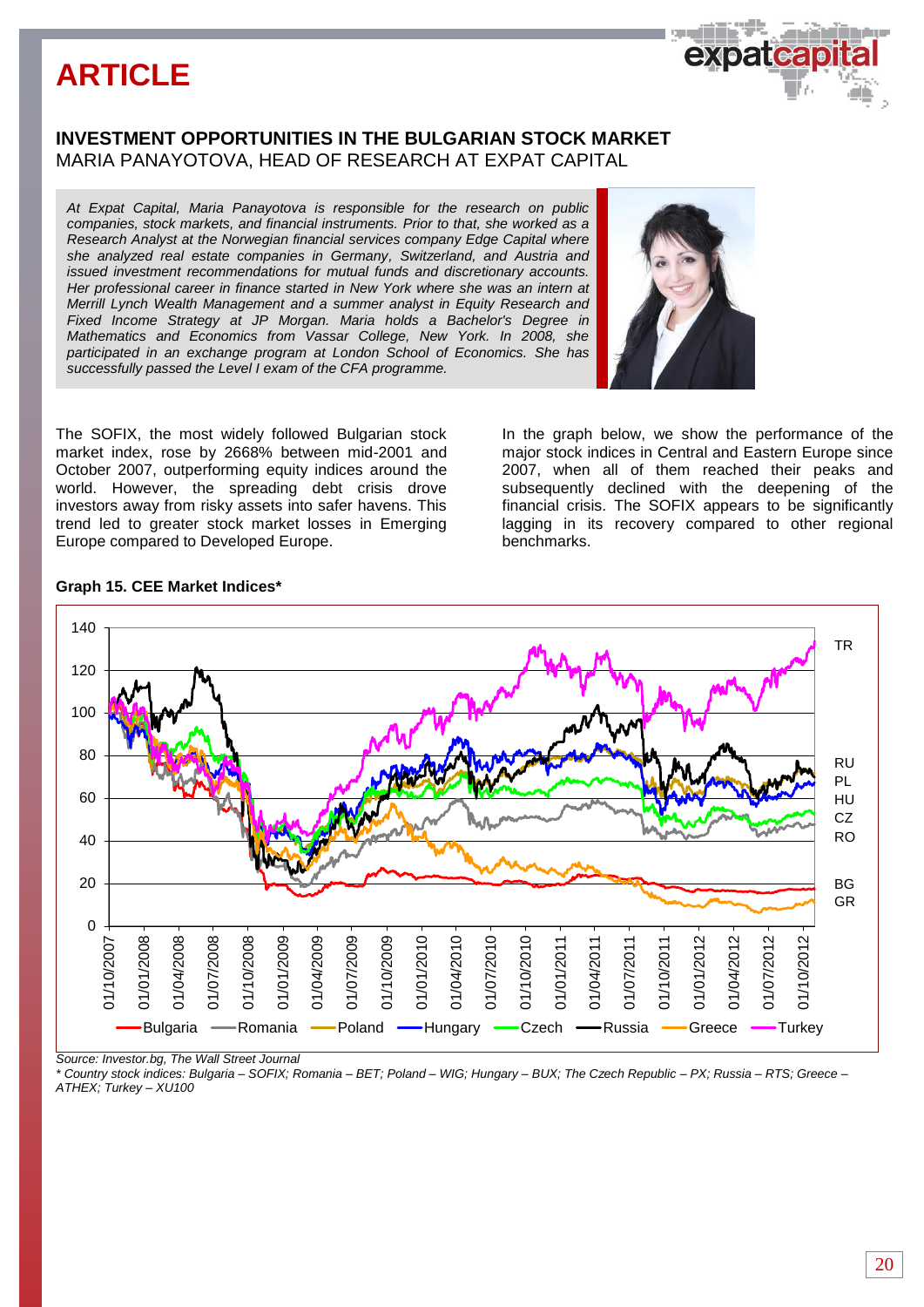

The Expat Research team has analysed the 44 largest and most liquid companies on BSE – Sofia, excluding the banking stocks. The cumulative market cap of these 44 shares is EUR1.16bn, or 17% of the overall market, as of November 2012. The group is trading at P/B of 0.47x and P/E of 8.22x (2012E). Overall, we think that Bulgarian stock market valuations are low but we do not recommend investing in all stocks and sectors across the board. We only like certain stocks.

We use a five-scale rating system and assign the highest rating BUY to stocks whose expected upside potential in the next 12 months is more than +25%. The most attractive companies are those with below-average P/B (Price to Book) and P/E (Price to Earnings) ratios, improving earnings, low leverage, and high quality of management. All of the factors for assessment that we use, with the exception of management quality, are objective. Our current rating distribution is slightly scaled towards the positive direction, as there are 20 out of 44 stocks with ratings above HOLD (Graph 16).

### **Graph 16. Rating Distribution (number of Companies)**



The most attractive companies according to our valuation model are: Sopharma (3JR), Yuri Gagarin (4PX), Agria Group Holding (A72), Albena (6AB), and Albena Invest Holding (5ALB), all with a BUY recommendation. We further think that Bulland Investments REIT (5BD), Neochim (3NB), Bulgarian Real Estate Fund (5BU), Expat Beta REIT (E7P), and Advance Terrafund REIT (6A6) present a good investment opportunity at the moment (Table 4).

# **Table 4. Recommended Shares by Expat Capital**

| <b>Company</b>           | <b>Sector</b>            | <b>Current</b><br><b>Price (BGN)</b> | <b>Upside</b> | 2012E<br>P/E | 2012E<br>P/B | <b>Rating</b> |
|--------------------------|--------------------------|--------------------------------------|---------------|--------------|--------------|---------------|
| Sopharma                 | <b>Pharmaceuticals</b>   | 2.22                                 | 35%           | 7.51         | 0.88         | <b>BUY</b>    |
| Yuri Gagarin             | Paper & Related Products | 24.50                                | 30%           | 3.07         | 0.36         | <b>BUY</b>    |
| Agria Group Holding      | Agriculture              | 3.02                                 | 30%           | 4.30         | 0.40         | <b>BUY</b>    |
| Albena Invest Holding    | <b>Real Estate</b>       | 4.82                                 | 25%           | 17.35        | 0.25         | <b>BUY</b>    |
| Albena                   | Hotels & Resorts         | 40.00                                | 25%           | 10.26        | 0.49         | <b>BUY</b>    |
| <b>Bulland</b>           | <b>REITS</b>             | 0.97                                 | 20%           | 8.89         | 0.65         | ADD           |
| <b>Neochim</b>           | Chemicals                | 28.00                                | 20%           | 14.02        | 0.67         | <b>ADD</b>    |
| <b>BREF</b>              | <b>REITS</b>             | 0.52                                 | 20%           | 21.92        | 0.42         | <b>ADD</b>    |
| Expat Beta REIT          | <b>REITS</b>             | 1.10                                 | 18%           | neg.         | 1.10         | <b>ADD</b>    |
| <b>Advance Terrafund</b> | <b>REITS</b>             | 2.16                                 | 15%           | 6.80         | 0.85         | <b>ADD</b>    |

We briefly introduce the companies in which we see the highest upside potential in the next 12 months.

In our view, the recent sharp decline in the stock price of **Sopharma** presents a rare buying opportunity. The share price has fallen by -48% in the past 16 months, and the shares are currently trading at a P/E of 7.51x and P/B of 0.88x, while historically the P/E and P/B ratios have been around 12.0x and 1.6x, respectively. Our 12-month price target for Sopharma is BGN 3.00, which corresponds to a  $+35%$  upside. We think there are several factors that psychologically undermined confidence in the stock. Fundamentally, however, Sopharma remains operationally sound and profitable, and it is a matter of time for the share price to reflect that.

# **Graph 17. Historical Performance: Sopharma (BGN/share) vs. SOFIX**



*Source: Investor.bg*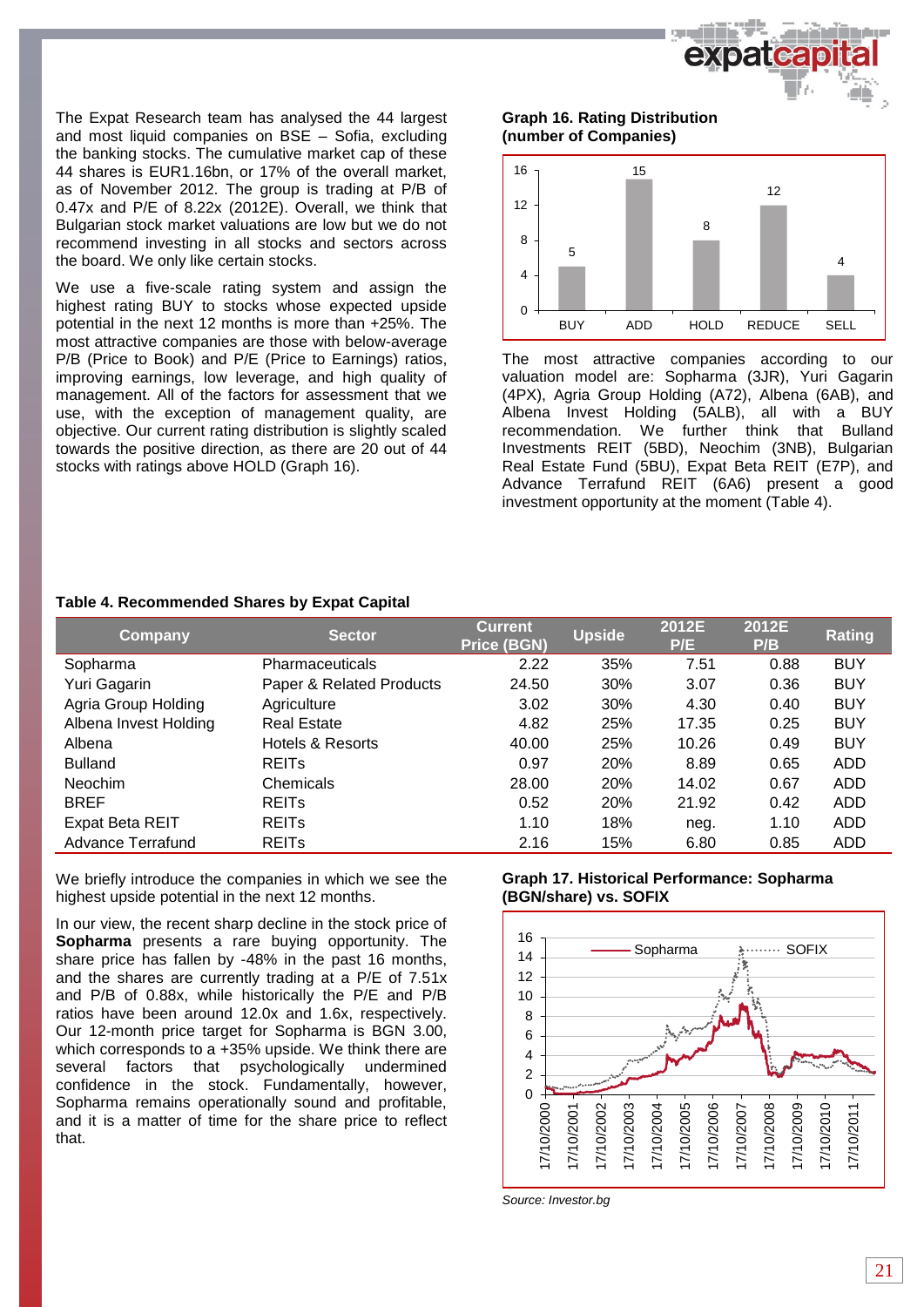

The share price of **Yuri Gagarin** is 25% lower than it was at the beginning of 2011 due to a change in the tobacco law which now forbids the production and sale of cigarette filter tubes. Only 22% of Yuri Gagarin's revenues come from this business segment. We think the current share price does not reflect the stability of the other company business lines and the potential relocation of the cigarette filter business abroad. Our rating is BUY, with a 12-month price target of BGN 31.85, reflecting an expected return of +30%. The shares are trading at a P/B of 0.36x, the lowest in five years. We have adjusted 2012 earnings downwards to reflect the income loss from cigarette filter tubes sales and still, the P/E ratio is attractively low at 3.07x.

The share price of **Agria Group Holding** has fallen near historic lows last seen in 2009, while the underlying business has improved. The company operates through 8 subsidiaries in the business of agricultural land development, production of high-quality milling wheat, its storage and sale. Its business has been expanding rapidly through steady investments and strategic acquisitions. Agria Group's profits have been rising for the last 4 years, surpassing pre-crisis levels, and are up a total of 131% from their low point in 2008 (Graph 18). In our view, the prevailing market negativity, the high debt-to-equity ratio, and the no-dividend policy are the reasons for the share price decline. While the price has fallen, however, the scale and quality of the group's business have improved. Our model shows an attractive upside potential of +30% in the next 12 months.

### **Graph 18. Net Income (BGN mln)**



*Source: Agria Group Holding, Expat Capital \* Еxpat Capital forecast*

We think the shares of **Albena Invest Holding** are strongly undervalued. The current P/B ratio is 0.25x, one of the lowest in our Bulgarian coverage group. Albena Invest Holding has a diversified portfolio, consisting of 15 companies in 6 sectors. Diversification is quite valuable in challenging economic times. The company earnings remained positive in every year after 2007, except for 2010. In 2012, we expect them at BGN0.7mln, unchanged from 2011. We think the shares offer a good opportunity for a short-term capital gain. We recommend buying Albena Invest Holding and exiting the position at a price level of BGN6.03, which would imply a return of +25%.

**Albena** is the biggest hotel company in Bulgaria and is focused on seaside tourism. It owns and manages over 40 hotels, restaurants, balneological and sports centres. The company has assets of EUR241mln, as of June 2012. The current market capitalization is EUR85mln. The share price has fallen by 33% in the past 12 months due to expectations of a weaker summer season. The company already announced unconsolidated earnings for the first nine months of 2012 which showed a 57% annual increase in net income. The results indicated that fewer tourists visited the resort but the spending per tourist increased. Also, the costs per tourist were reduced significantly. In our view, the positive development should affect the share price in the next 12 months. We expect tourism in Bulgaria to develop favourably in the medium term. The shares of Albena are currently trading at a P/B ratio of 0.49x. Our targeted price for Albena is BGN50, which indicates an expected return of +25%.

In conclusion, 2012 seems a good moment to reinvent the Bulgarian stock market which has been severely punished by investors since 2007. While most of the other markets in the region have doubled since 2009 (Turkey has tripled), Bulgaria has been boring and flat. One day, probably after a government change next year, the market could even double from its current levels without a change in fundamentals at a corporate level. It is all a question of sentiment. The same happened a decade ago. The market was boring and neglected between 1997 and 2001. Then, with a government change it skyrocketed. The same might happen again. It would be good for investors not to miss out on such a development.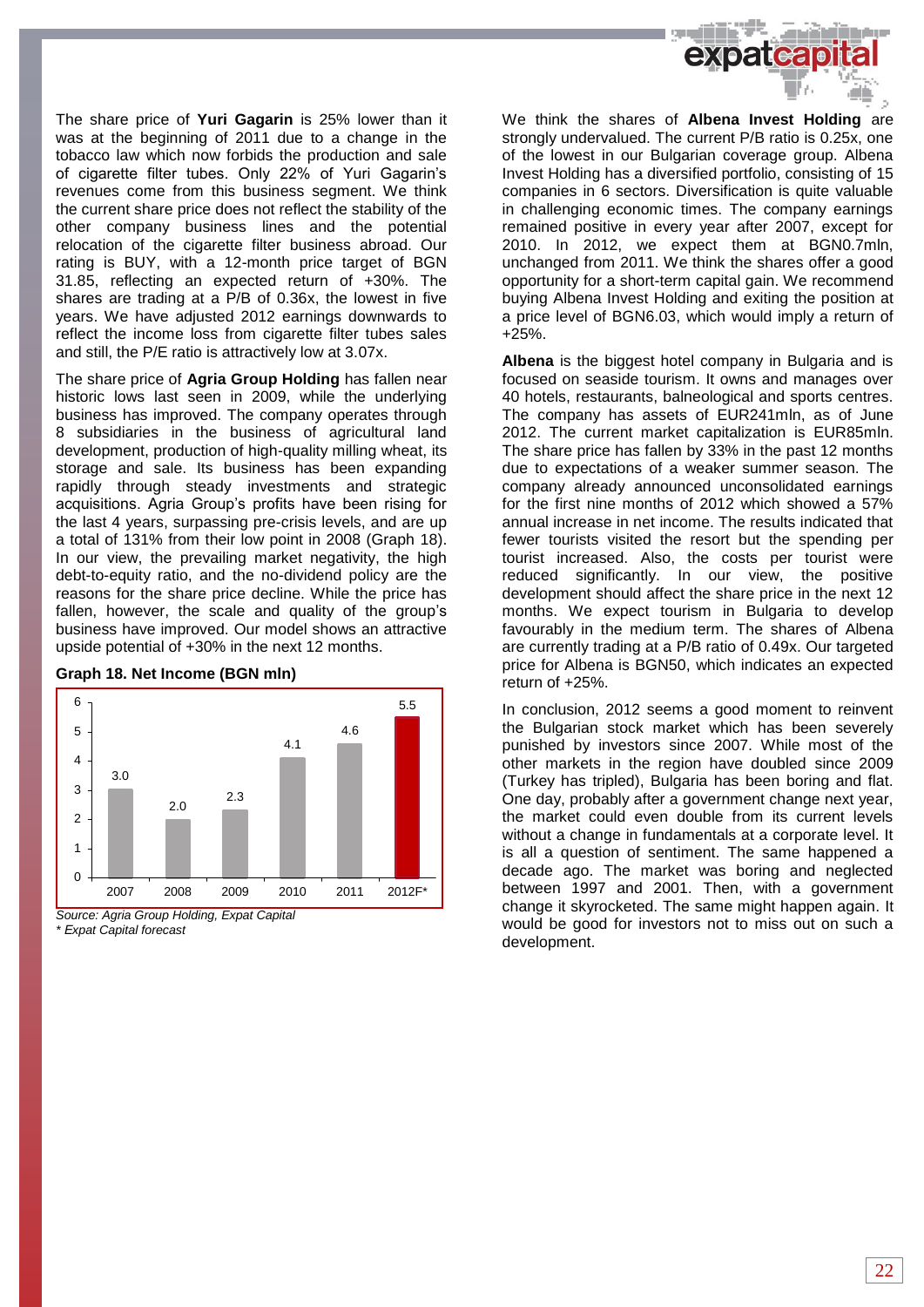# **ARTICLE**



In September, the government first proposed and 24 hours later abandoned the idea to introduce a 10% tax on interest from bank deposits. In October, the Council of Ministers surprisingly accepted the introduction of the new tax. There are two big damages from these actions. First – the idea itself is nonsense. And second – the way it is done is not appropriate.

#### **The zero tax has helped the financial system**

Bulgaria is one of the few countries in Europe which has never had a tax on interest income. I do not agree with the idea that we need to introduce such a tax because it exists in other countries. In France, the maximum income tax rate is suggested to be 75%. Should we copy that, too? In Bulgaria, the zero tax rate has contributed to the stability of the banking system and has stimulated savings which are vital to the whole economy. I have always been against taxing deposits. The damages will far outweigh the benefits.

#### **What will be the generated revenues?**

In a static world where depositors simply pay the tax, the revenues will be, say, BGN150mln. With the reduction of interest rates, this amount will decrease. The Ministry of Finance would say: no matter how much the amount is, it is still above zero, so the tax is worth it. However, the side effects would be dangerous because the world is not static. What do you think will happen to the amount of bank deposits? Many people would hardly feel stimulated to save money in banks because they will not want to pay a tax, or because deposits will not be advantageous. Others will send their money abroad, including to exotic destinations. Foreign citizens have quite sizable deposits in our country now. What will happen to them?

#### **Why do we need more revenues? Are we taking them from the right people?**

If someone believes that the 'budget pizza is vegetarian', i.e. small, I disagree. The expenditures planned for 2013 of nearly BGN32bn are the largest amount ever in the history of the country. It is 38.8% of GDP – even the previous government was spending less during the golden years of the global economy, while the current government was supposed to decrease this proportion. I think it would be proper to reduce expenses through reforms in the public sector, rather than to look for new sources of revenue.

If it is about getting more revenues for the Treasury through increased controls and anti-smuggling measures, that is OK. This way, the burden would fairly fall on the offenders. Savings, however, are one of the most important factors in the economy. They support the banks. They finance credits and investments, and create stability. The whole global crisis in the recent years was caused by the high amount of credits and the lack of savings. If we introduce a tax on interest, we will take money from the people who save in order to spend it on those who do not save. Let me remind you that most of the pensioners also have bank deposits.

#### **What will happen to the banks and the interest rates?**

Insufficient bank lending is one of the main problems of the economy. With the new tax, we will strike an additional blow

to banks and loans: the amount of deposits is likely to decrease; in order to partially minimize the effect, banks will have to compensate the new tax by increasing interest rates; then, the interest rates on credits will increase, too – woe to manufacturers; and, if there are no new deposits, there will be no way to find money for new loans. These trends are the opposite of what we need.

#### **It is strange to say that 'money from deposits will flow into the economy'**

When money is in the banks, is it out of the economy? We are probably forgetting the money flow: deposits – loans – investment – production, etc. If it is not good for the money to stay in deposits, why do we not just remove this instrument and 'pour all the money into the economy'? It is more likely, however, that money will 'pour' to foreign economies where at least the risk of unpredictable changes in the business environment looks smaller.

#### **Should the non-banking institutions be happy?**

I have heard colleagues from the financial sector welcoming the introduction of a tax on bank deposits because in that way more money would be invested in stocks, bonds, mutual funds, pension accounts. That may be so, but malice might also be short-lived. It would not be a surprise if these instruments got taxed, too. *I will stop here because I do not want to give any bad ideas…*

Let us not forget that all non-bank financial institutions, in one way or another, also work with banks. They make deposits; invest in companies with bank loans. The banking sector is not isolated, and it is more likely for the whole business environment to worsen additionally.

The image of the country, the success of the economy, and even of an individual company depend primarily on trust – in institutions, in the normal environment, in tomorrow. The image is very difficult to build and easy to destroy. Bulgaria had just introduced some of the lowest direct taxes in the world, which undoubtedly gave good results prior to the crisis and will again after the economy recovers. It would be foolish to start raising taxes now and destroy the confidence created.

#### **Tax policy should be stable and predictable**

The government constantly proposes new and often harmful suggestions for changes, and later on abjures them. 'Well – some would say – there is nothing wrong in probing the public opinion with different proposals and implementing only the good ones.' But is it that simple? Imagine what would happen if the Ministry of Defense proposed an attack against a neighbouring country and officially drew back on the following day. Or if seismologists predicted a major earthquake and later denied it. Or if a big bank announced bankruptcy and later it turned out to be a bluff. Or if President Obama resigned and then said that it was a mistake… We may only guess what the consequences would be, but they would not be harmless.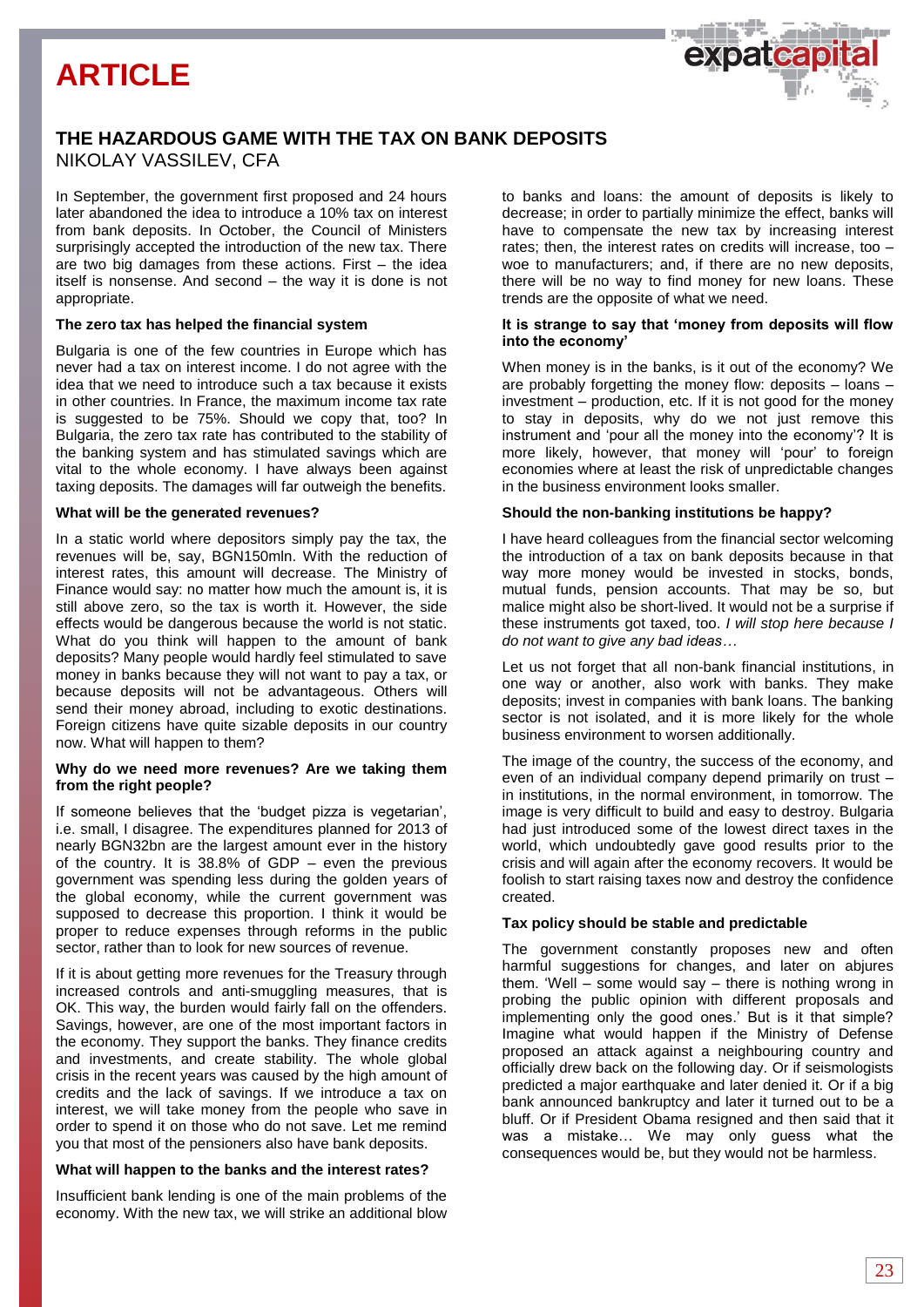# **ARTICLE**

# **WHERE WILL GROWTH COME FROM?** NIKOLAY VASSILEV, CFA

We know the formula from the economics textbooks:

GDP = consumption + investment + net exports + government spending

This is where the frequent recipes for growth by politicians and populists come from:

- 1) Let us stimulate consumption by raising incomes
- 2) Let us have larger budget spending
- 3) Let us force banks to make more loans at lower interest rates in order to stimulate investment

These medicines are not working with the current debt and budget crisis in the world. Just the opposite, exactly these wrong medicines caused the crisis. It is like curing a dental caries with chocolate. Look at the US, Japan and most of the European countries – in the last decade, their governments were spending recklessly, incomes were rising faster (Hungary is an excellent example). Then, why did things get this far? For the last four years, there have been record budget deficits in the world – why are we not coming out of the crisis? Because the treatment is wrong. A coffee before an exam would help, but ten cups of coffee would lead to a more serious problem – this time a health problem. Similarly, large government spending could be a short-term solution for achieving growth, but long-term deficits lead to colossal debts which cause cataclysms.

In the boom years, banks were lending more than it was reasonable. Now, they have a large number of bad loans – both because of their own mistakes, and because of the failure of the same business people who expect more funding today and who are angry with the 'bad' banks.

### **The real problem is the lack of trust**

The economy does not need artificial stimulation of consumption but restoration of the lost trust.

- Investors do not believe in the governments' will to reduce budget deficits and national debts
- Business does not believe in the future of the tax system and in the profit opportunities
- No one has illusions about the transparency of public procurement and the speed of the legal procedures
- No one is sure about her/his job and future income
- Banks do not believe that most projects will be successful, and, thus, do not extend loans
- Nobody believes in the generous pension systems, meanwhile everyone is afraid of the worsening demographic processes
- Neither the euro, nor the yen, nor the US dollar seem a safe haven – there is no currency which we can run to
- Not to mention taboo words such as wars, conflicts, natural disasters

# **Another formula for growth – to restore trust**

The formula should not be copied from François Hollande's preelection programme – deadly high taxes, common European bonds, a European pseudo-credit agency, and nobody knows what kind of measures to boost growth at the expense of stability.

expateap

In the current situation, Bulgaria needs some orthodox (i.e. classical) reforms and actions: 1) macroeconomic stability (available), 2) low direct taxes (availible), 3) good business environment (no improvement), 4) working capital markets (worsening), 5) reduction of inter-company indebtedness (there are no ideas), 6) more effective legal procedures to protect the creditors and not the debtors, 7) more privatizations and concessions, better management of the companies still owned by the state (none), 8) attraction of concrete investments and completion of major projects (none).

# **1. Macro stability**

I recommend the prohibition of budget deficits to be written in the Constitution, preferably in all the countries on the continent. This may be politically painful, but it will lead to a great improvement in trust – raised credit ratings and reduced interest rates. Here, the glass of the ruling party is half full. The Minister of Finance's idea to restrict the deficit to 2% is better than the situation in Greece, but the correct solution is not to have any deficit at all.

The currency board has been working perfectly for 15 years now, and it should simply not be touched.

#### **2. Keeping the low direct taxes**

We have the lowest direct taxes in Europe, which, thank God, this government has not raised (except for the tax on interest from bank deposits to be introduced in 2013). And the low direct taxes are one of our few competitive advantages.

#### **3. Business environment and competition**

There has been no significant simplification of regulatory regimes since 2005. Public procurement is not more transparent. The competitive environment in entire sectors such as media and fuel is not favourable. Bulgaria has shamefully fallen down in global rankings such as the perception of corruption, economic freedom, competitiveness, freedom of the media. This fact and the generally poor image of the country do not encourage Bulgarian or foreign business to invest here. The opposite, more and more successful Bulgarian businessmen are selling their business and moving abroad with their families.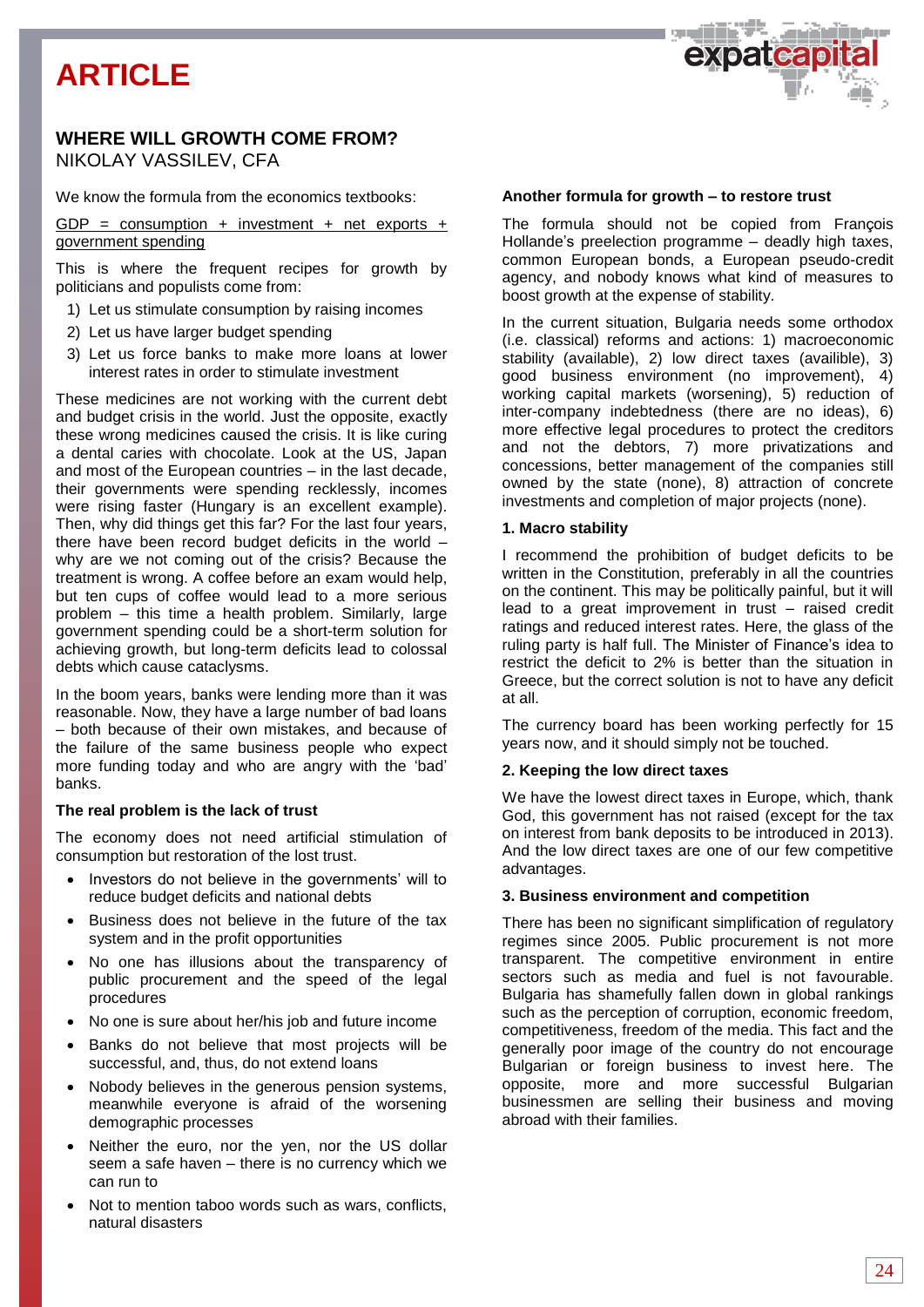

# **4. Capital markets**

The situation is as sorrowful as it was in 2000. The government is not listing enough shares of large companies, the private sector is not active. Most Bulgarian companies do not need loans which they cannot and should not get. They need shareholders' equity but they cannot attract it either from the Stock Exchange or from the investment fund industry which is also in a poor condition. Zero ideas from the government.

#### **5. Inter-company indebtedness**

We have to act quickly on this topic, otherwise, for many years, we will have to deal with inherited issues instead of developing new projects. This happened in Japan – after the burst of the real estate bubble in 1990, for two decades Japan has been fighting with bad credits and cannot come out of the recession and deflation trap. For this period, the Japanese have been catastrophically overtaken by booming China.

Companies need fresh resources but in the form of equity capital. In Bulgaria, the government and the municipalities do not pay on time and are part of the problem. Triangular or polygonal schemes could be invented in order to clear the obligations. Securitization of the obligations is also possible (conversion into tradable instruments – bonds or shares). But, apparently, not during this government's mandate.

#### **6. Court procedures**

If you are collecting your receivables in court, I am not sure in how many years you will succeed. The same applies to insolvency and liquidation procedures. The speed of emblematic criminal cases is often a topic for discussion, but the commercial cases are hundreds of times more. Yet, there is no will for change.

#### **7. Privatization, concessions, management of state companies**

During this term, progress is disappointing. What is happening with Sofia Airport, Bulgarian State Railways – Freight Services, the Bulgarian Stock Exchange – Sofia, the whole energy sector? I doubt there is still anyone who has illusions that the railways, the post company, the energy sector, or the hospitals will make any progress in the hands of the state – torn between the mismanagement by the politicians, populism, and the lack of investments. In the last 20 years, growth has come from the private sector. The public sector mainly keeps accumulating debts.

Let us hope there will be no significant bankruptcies.

#### **8. There are no major projects**

Our government is like an exhausted cinematic team which produces some films (in fact, when it comes to 'movies' and media performances, we are the best), but nothing worthy of an Oscar. This mandate will not be remembered for any significant business project, leaving aside the undeniable success with the highways. It is easy to spend public resources, but it is difficult to attract private investments. Until 2008, Bulgaria was a record holder for investments as % of GDP, now the decrease is very steep.

The 'tango' with Belene is a typical example of helplessness and indecisiveness. New hundreds of millions have been spent since 2009, we got embarrassed in front of the Russian partners so many times, and yet, there is still no NPP. And this decision may again not be final.

### **The list could go on**

More active steps to stimulate exports and tourism are necessary. The picture with the EU funds is clear – the more, the better. The pension model should be changed in the direction of reducing the pension expenditures as % of GDP. Savings (incl. for pensions) and investments in securities and in businesses should be stimulated. Consumption (such as cars and appliances) should not be a priority for its own sake, because it would simply increase the trade deficit. It will grow on its own, if there are more private sector investments, more jobs, and increased confidence in the future. We are falling behind in education – especially in higher education, science, and innovations – all these topics are being constantly repeated, but no action has been taken.

### **We need vision and direction**

The current government has not destroyed many of the achievements of the past but it has no brilliant success stories either. In sports, as well as in the economic competition among countries, one of the ways to move forward is when the others fail and fall behind. At least, Bulgaria has no debt crisis and no deep recession. However, we have a lack of good management ideas and determination. In an election year, one would hardly have the courage to sit on the dentist's chair. We would rather be fooled with a piece of chocolate.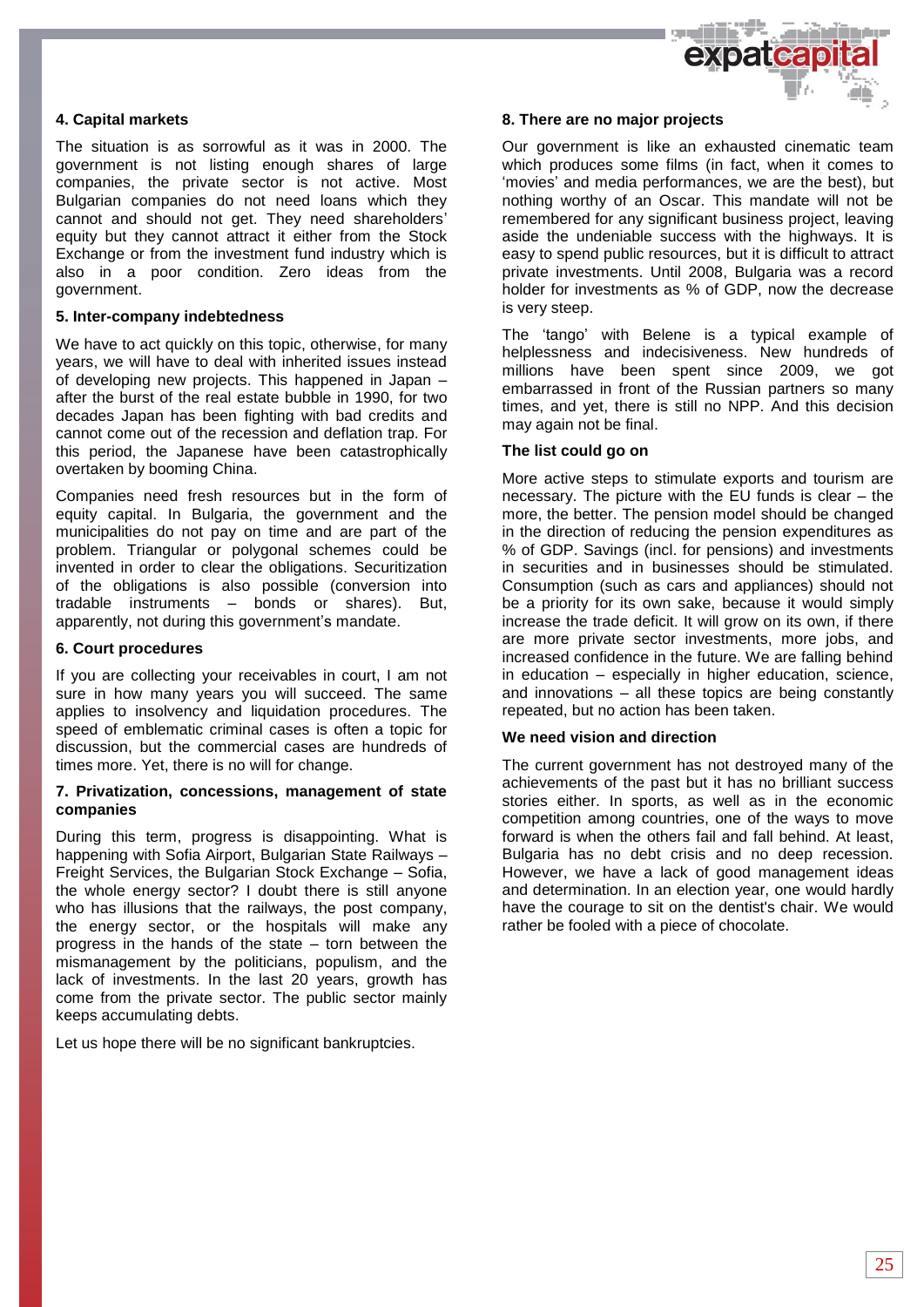# **ANALYSIS**



# **A FAIRY TALE ABOUT THE REFERENDUM** NIKOLAY VASSILEV, CFA

In one family, the parents argued for a long time whether to buy an apartment in a building under construction or not. The wife supported the deal because she knew the buyer well, while the husband was sometimes against, sometimes for it, but the family friends never understood his arguments. On several occasions, they paid the builders a large downpayment, but after each payment they continued to hesitate whether they were making the right decision and they did not want to take responsibility for their children and grandchildren. And so life was passing by. In the end, they decided to gather the family council, so that all the members would make a collective decision. They asked the following question: 'Shall we ensure the future of our family by buying this apartment?'

- The daughter Ani was going to vote For because she liked her future pink curtains
- The grandmother Penka was also supporting the purchase because her neighbour Maria told her that it was a good idea
- The aunt was Against because as a habit she was always against the opinion of Grandma Penka
- The grandfather heard on TV that real estate investments were always profitable, so he was For
- The father was Against because he had to find the money for the deal, which was not an easy task at all during those times
- The mother was For because she hoped that her cousin's company would be hired for the finishing works
- The father's brother an economist working at a housing construction company – was probably the only one in the family who was competent on the subject but nobody wanted his opinion. He decided not to participate in the referendum because he did not understand the question. He did not have information about the parameters of the deal, and without them what was he supposed to base his decision on?

Still, the uncle participated in the discussion and stated:

- If the price is 400 euro per sq.m, let us buy it, but if it is 1,400 euro per sq.m – it is not advantageous
- If we can count on the neighbours (who would be our partners) – let us do this, but if they are not reliable, it is better to give up
- If the loan is with an interest rate of 3%, it is worth it, but if it is 12%, it is not

Eventually, with 4 votes For, 2 votes Against, and 1 abstention the family council gave green light for the purchase. But then the problems appeared. The seller started to get greedy and doubled the price because he knew that after the vote there was no way back – the deal would happen. Bad neighbours appeared but it was already too late. At last, the uncle started to think what would happen if, despite the family decision, they refused to buy the apartment. How much would they

lose from all the deposits paid so far, and who would pay the price for the changed decision?

Let us multiply the woes of this family 100,000 times and we will get the case of the nuclear power plant Belene.

### **When is it reasonable to have a referendum?**

The referendum would be appropriate when a clear question with answers of only Yes and No could be posed. The topics of the referendum should be more global, strategic and a question of values, not technical. For example, questions about NATO and EU accession, revoking the death penalty, the form of government. Inappropriate questions would be whether pilots should land more steeply or more gradually; whether doctors should operate for over or under 4 hours (without clarifying the type of the operation); and whether the national football team should play more defensively or not.

The wide public cannot be competent on medical or aviation matters. Even if we spend whole days watching movies such as 'Airplane' and 'House, M.D', we would not be able to learn how to fly a Boeing 747 or to distinguish bird flu from multiple sclerosis. Even if we observe arguments among doctors for months, we would still not be able to decide whether they should do a heart surgery or not. Then why ask us exactly?

It is ostensibly different with football. Everybody is a 'specialist' and shouts in front of the TV. But how to answer Yes or No when it is not the same thing if the opponent next year is Germany or Andorra?

# **Are we more competent about nuclear energy than about medicine?**

If you think that you are, then answer the following questions:

- What distinguishes the VVER-type reactor from the recent French developments? What about the Czech and the American ones?
- When was the last time you entered a nuclear power plant?
- What is the temperature in the reactor, and what is the voltage of the electricity produced? If you err by less than two zeroes, then you are on the right track…

Probably, only a few thousand people in Bulgaria know the answers, but I, just like most of the others, am not one of them.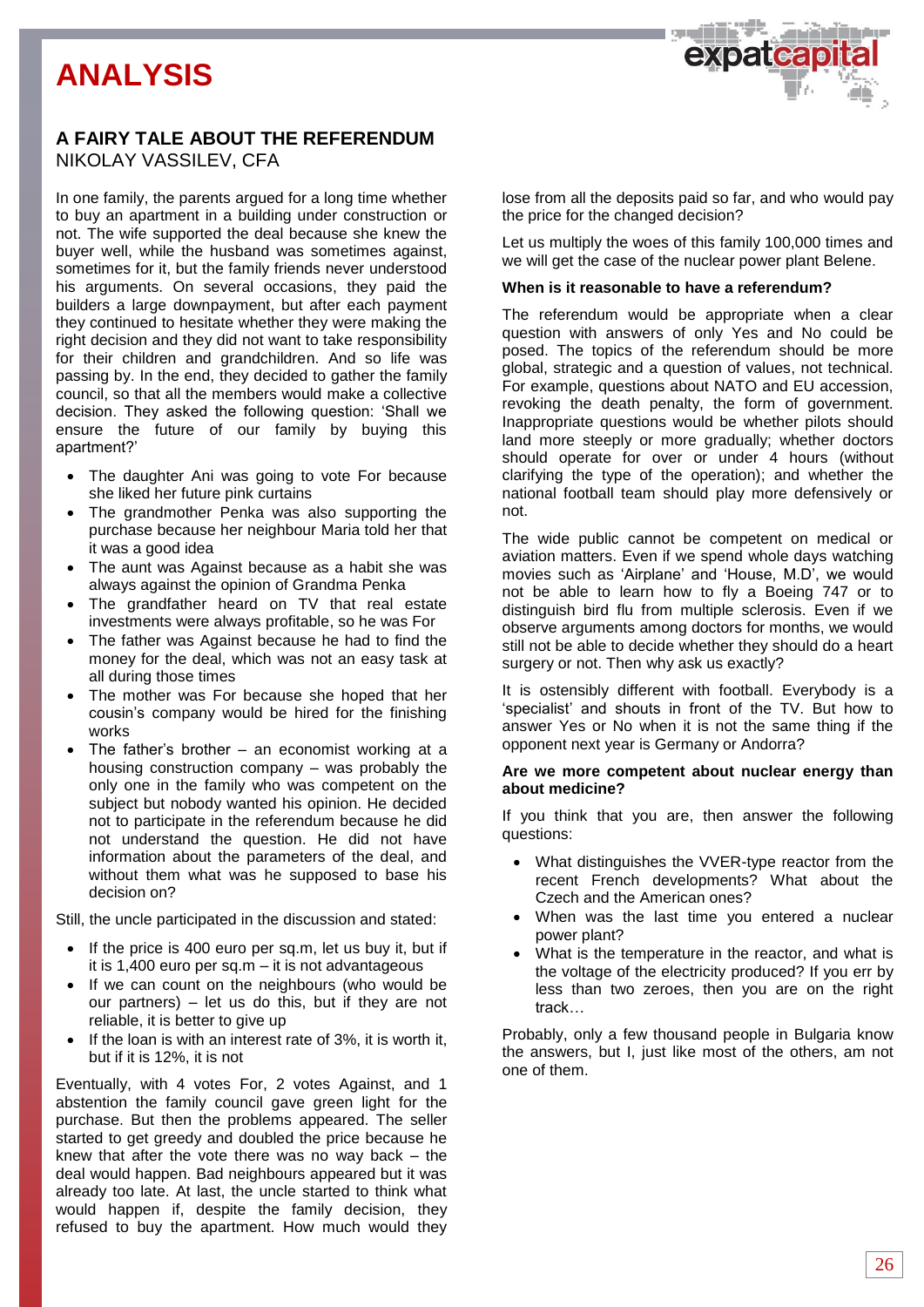

#### **Are we competent about investments?**

This is like with football – everyone is somewhat an expert. But how many people in the country have made a (successful) investment of 10,000 euro? Or 10 million? What about 10 billion? How many people know how to evaluate a pastry shop with a 20,000 levs turnover, not to mention a nuclear power plant worth 6 zeroes more? How many people know what IRR is? What about NPV? I know these things at least. But having in mind that most people do not, then how will they vote at a referendum where some will say that no one loses money from energy (which is not true), and others will argue that we are signing a blank check (which may be true)?

#### **I do not know how to vote at such a referendum**

In order to make a competent and responsible decision, I have many questions, including:

- Who will be the investor? If it is the state I am against it. If it is a leading (western) company from the sector  $-1$  am for.
- What will be the state's share? I would like only the private investor to take the risk.
- Where will the nuclear fuel come from, and will there be more than one supplier?
- Where will the radioactive waste be stored?
- Will there be guarantees for purchasing the electricity, for how many years, and at what price? I would prefer there not to be any of these.
- How much will the plant cost, and how will the construction be financed? If it is 20 billion euro, I am against.
- How much will the electricity cost? If it is more expensive than solar power, I am against.
- In which century will the plant be completed? I have the right to ask because the construction started 31 years ago.
- Will there be seismic or radiation risks?
- What is the opinion of the Prime Minister and the ministers, if there is any?

### **The whole saga with Belene is an embarrassment for the country**

My questions about Belene are more than the answers, but there are few things I am certain about:

- It is not normal that for several decades Bulgaria has not been able to make a clear decision whether to build this plant or not. The blame falls on a dozen governments.
- It is not reasonable that we have spent hundreds of millions more during this government's mandate, and, in the end, we still do not have a nuclear power plant. Then, why have we spent it?
- Why are we making such fools of ourselves in front of the foreigners?

Apparently, this government, too, is incapable of making the right decision and defending it. That is why, they are passing the ball around to the parliament and the people. Since many would not feel prepared to make a decision without enough information, the result of the referendum would depend on Ani's pink curtains and Grandma Penka's neighbour. Obviously, there is no pilot in the plane, but we will have to pay the bill with eleven zeroes.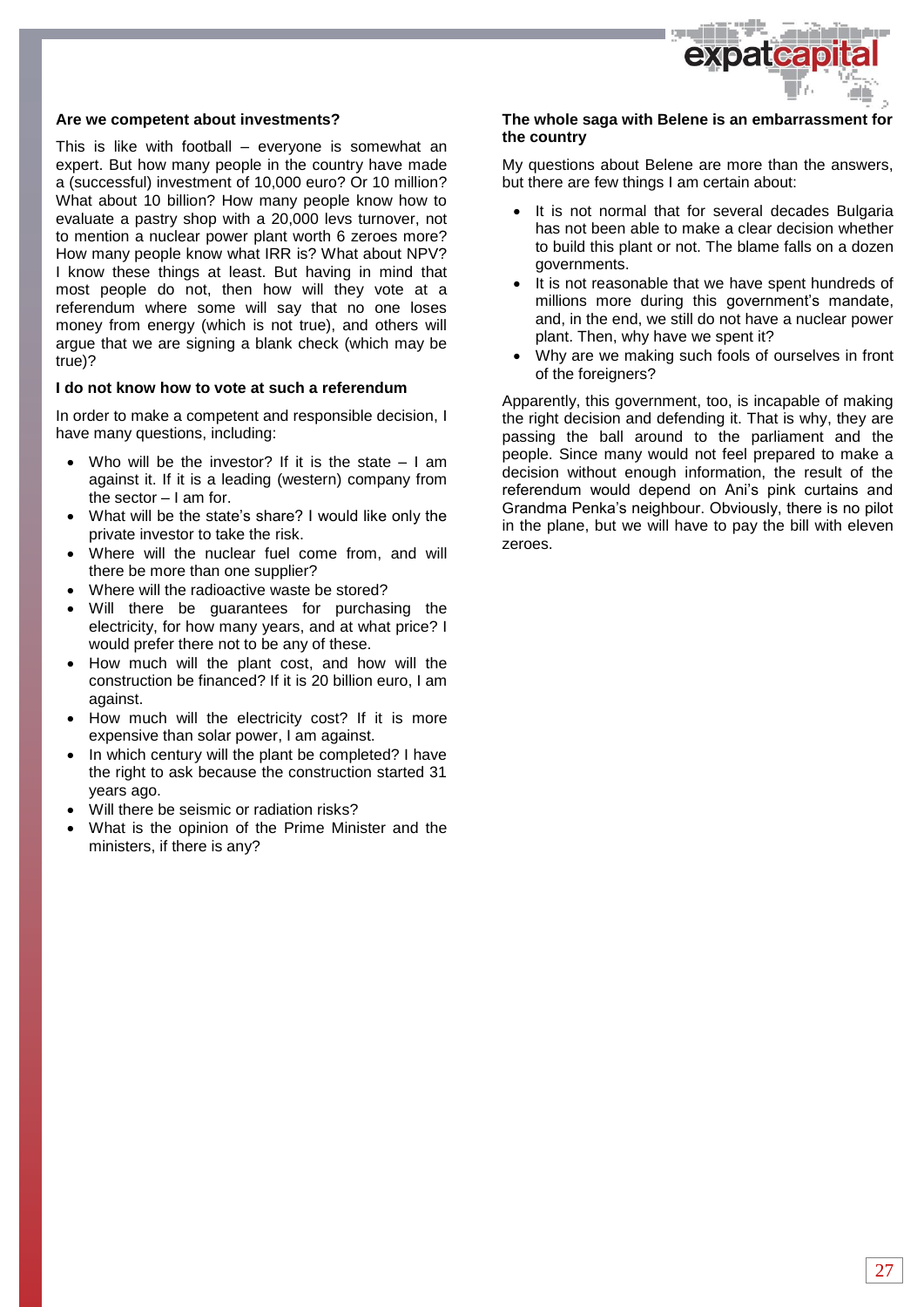# **EXPAT NEWS**



# **MR. NIKOLAY NIKOLOV BECAME ASSOCIATED PARTNER AT EXPAT CAPITAL**



Effective September 2012, Mr. Nikolay Nikolov has joined Expat Capital as Associated Partner.

Prior to joining Expat, Nikolay had been involved in the inception and development of a number of start-up businesses. Since 2009, Nikolay has been focusing his efforts on originating, funding and developing renewable energy projects in South East Europe, as founding director of Island Renewable. Nikolay is a former Executive Director and board member of Mobiltel AD, Bulgaria's leading mobile telecommunications company. He oversaw the leveraged buyout of Mobiltel in 2004 by a large group of renowned private equity investors among which Citigroup Venture Capital, ABN Amro Capital and Sandler Capital for a total consideration of EUR1.2bn. Mobiltel was further sold to Telekom Austria in 2005 for an Enterprise Value of EUR1.6bn. Nikolay is a former Deputy Minister of Transport and Communications, a former member of the Bulgarian parliament and Board Chair of

the incumbent fixed line telecom BTC.

Nikolay serves as a board member on a number of small technology businesses. He is also Chairman of the Supervisory Board of the Bulgarian Wind Energy Association.

Nikolay is an Economics and Business Administration graduate of the American University in Bulgaria. He was on the Board of Trustees of the American University in Bulgaria for 6 years.

# **EXPAT CAPITAL'S INTERN BORIS GEORGIEV WITH A WORLD AWARD**



Out of more than 50 participants from different universities around the world, Expat Capital's 2012 intern Boris Georgiev took second place in the 2012 Best Undergraduate Paper competition.

In the prestigious international competition organized by the International Atlantic Economic Society, Boris presented his paper on 'Implications of Public Debt on Economic Growth and Development' written under the supervision of Professor Nabanita Gupta from Aarhus University, Denmark.

Boris interned with Expat Capital in the summer of 2012. He holds a BSc in Economics and Business Administration from Aarhus University and enrolled in the

Elite MSc programme in Quantitative Economics at the same university. As of today, he is also a Teaching and Research Assistant at the Department of Economics and Business of Aarhus University.

Expat Capital's team is proud of Boris's performance and wishes him the best in all his future endeavours.